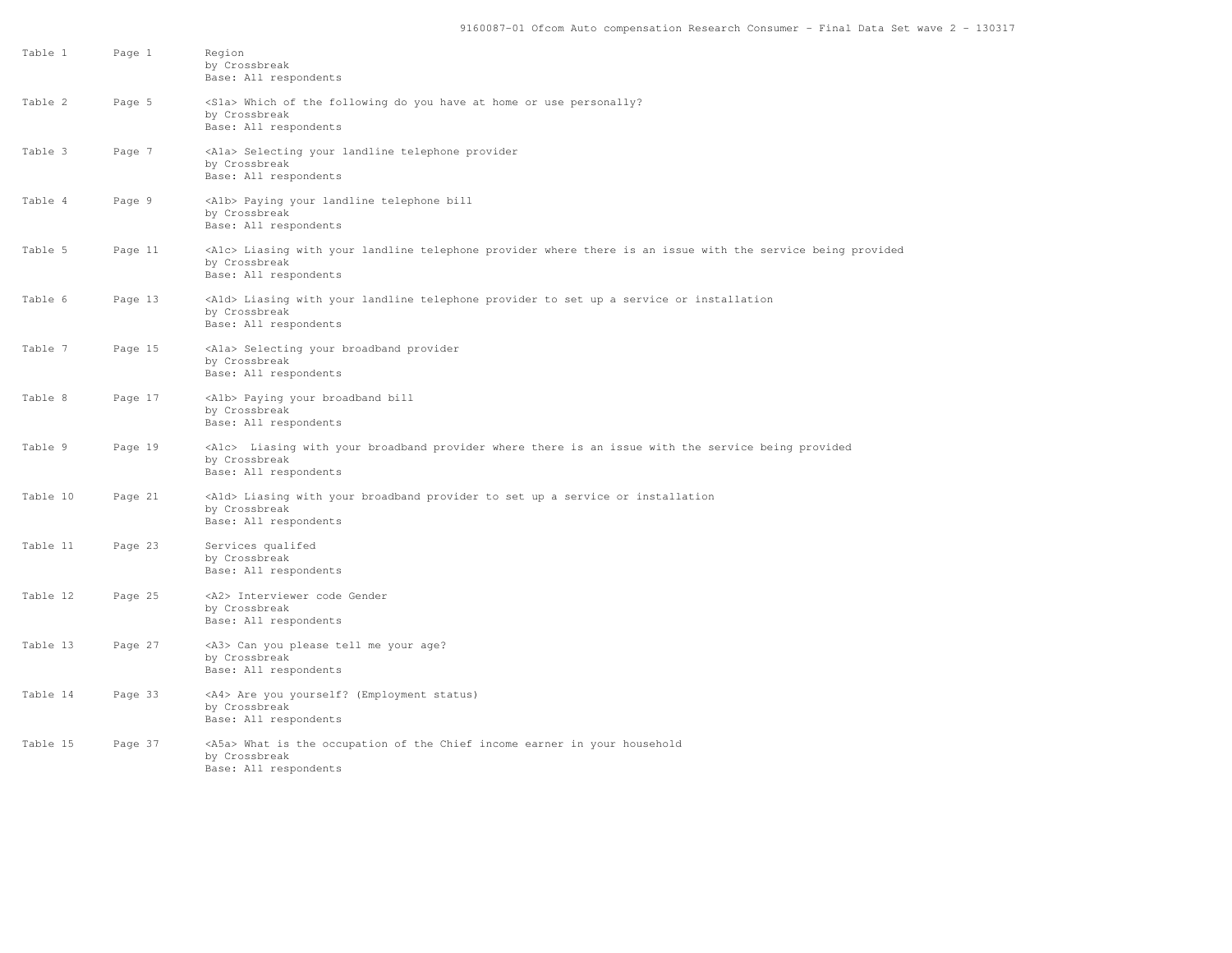| Table 16 | Page 41 | <a5b> Urbanity<br/>by Crossbreak<br/>Base: All respondents</a5b>                                                                                                                                                                                                                                                  |
|----------|---------|-------------------------------------------------------------------------------------------------------------------------------------------------------------------------------------------------------------------------------------------------------------------------------------------------------------------|
| Table 17 | Page 46 | <cla> When did you last change your telephone landline you use only for Broadband connection?<br/>by Crossbreak<br/>Base: All that have telephone landline used only for broadband</cla>                                                                                                                          |
| Table 18 | Page 47 | <clb> When did you last change your telephone landline (not mobile) that you use for making and / or receiving calls?<br/>by Crossbreak<br/>Base: All that have telephone landline used for making and/or receiving calls</clb>                                                                                   |
| Table 19 | Page 49 | <clc> When did you last change your fixed broadband internet?<br/>by Crossbreak<br/>Base: All that have fixed broadband internet connection</clc>                                                                                                                                                                 |
| Table 20 | Page 51 | <c2a> Thinking back to when you chose your current landline provider<br/>that you only use for making calls what were the main factors that influenced your choice of provider?<br/>by Crossbreak<br/>Base: All that have a landline but no fixed broadband and changed their provider in the last 10 years</c2a> |
| Table 21 | Page 52 | <c2b> Thinking back to when you chose your current fixed Broadband<br/>internet line and service provider what were the main factors that influenced your choice of provider?<br/>by Crossbreak<br/>Base: All that have a fixed broadband connection and changed their provider in the last 10 years</c2b>        |
| Table 22 | Page 56 | <c2c> Thinking back to when you chose your current mobile service provider what were the main factors that influenced your choice of provider?<br/>by Crossbreak<br/>Base: All that have a mobile service</c2c>                                                                                                   |
| Table 23 | Page 60 | <d1land> Thinking about your landline telephone service, how much does your household rely on this service?<br/>by Crossbreak<br/>Base: All that have a landline service</d1land>                                                                                                                                 |
| Table 24 | Page 63 | <d1land> Thinking about your landline telephone service, how much does your household rely on this service?<br/>by Crossbreak<br/>Base: Telephone landline used only for broadband connection</d1land>                                                                                                            |
| Table 25 | Page 64 | <d1land> Thinking about your landline telephone service, how much does your household rely on this service?<br/>by Crossbreak<br/>Base: Telephone landline (not mobile) used for making and/or receiving calls</d1land>                                                                                           |
| Table 26 | Page 67 | <d1broad> Thinking about your Broadband service, how much does your household rely on this service?<br/>by Crossbreak<br/>Base: All that have a broadband service</d1broad>                                                                                                                                       |
| Table 27 | Page 70 | <dimobile> And now for your mobile phone service, how much does your household rely on mobile phones?<br/>by Crossbreak<br/>Base: All that have a mobile service</dimobile>                                                                                                                                       |
| Table 28 | Page 74 | (D2A) And for how many days do you think your household would be able to cope without your landline?<br>by Crossbreak<br>Base: All that have a landline service                                                                                                                                                   |
| Table 29 | Page 79 | <d2a> And for how many days do you think your household would be able to cope without your landline?<br/>by Crossbreak<br/>Base: Telephone landline used only for broadband connection</d2a>                                                                                                                      |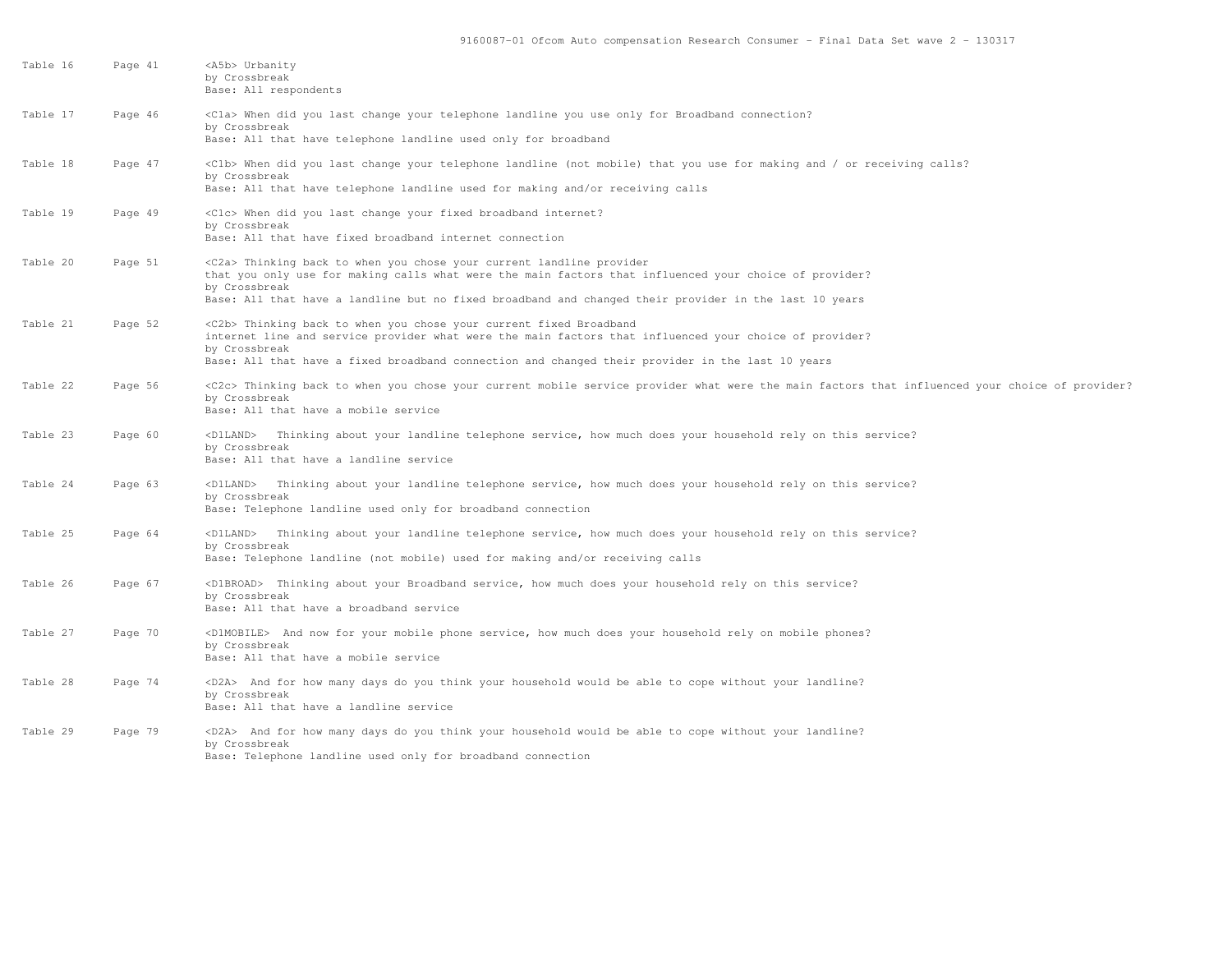| Table 30 | Page 81  | <d2a> And for how many days do you think your household would be able to cope without your landline?<br/>by Crossbreak<br/>Base: Telephone landline (not mobile) used for making and/or receiving calls</d2a>                                                                                                       |
|----------|----------|---------------------------------------------------------------------------------------------------------------------------------------------------------------------------------------------------------------------------------------------------------------------------------------------------------------------|
| Table 31 | Page 86  | <d2b> And for how many days do you think your household would be able to cope without your Fixed internet connection?<br/>by Crossbreak<br/>Base: All that have a broadband service</d2b>                                                                                                                           |
| Table 32 | Page 91  | <d2c> And for how many days do you think your household would be able to cope without your Mobile phone?<br/>by Crossbreak<br/>Base: All that have a mobile service</d2c>                                                                                                                                           |
| Table 33 | Page 95  | <ela> You said earlier that you have changed or upgraded your landline<br/>and broadband services in the last two/five years. Did you change both services at the same time to the same provider?<br/>by Crossbreak<br/>Base: All that changed or upgraded their landline or broadband in the last five years</ela> |
| Table 34 | Page 97  | <e2> Which of these scenarios applied to the last time you changed or upgraded your {ECLASS} service?<br/>by Crossbreak<br/>Base: All that have changed service in the last 5 years</e2>                                                                                                                            |
| Table 35 | Page 102 | proportion qualifying for each priority group<br>by Crossbreak<br>Base: All respondents                                                                                                                                                                                                                             |
| Table 36 | Page 104 | PRIORITY GROUP<br>by Crossbreak<br>Base: All respondents                                                                                                                                                                                                                                                            |
| Table 37 | Page 106 | PRIORITY GROUP<br>by Crossbreak<br>Base: All respondents                                                                                                                                                                                                                                                            |
| Table 38 | Page 108 | <e3> Did you move home at the same time?<br/>by Crossbreak<br/>Base: All that had a new service</e3>                                                                                                                                                                                                                |
| Table 39 | Page 110 | <e4> Did the change or upgrade require an engineer to visit your home to install new lines or other equipment?<br/>by Crossbreak<br/>Base: All that had a new service and did have an existing service</e4>                                                                                                         |
| Table 40 | Page 111 | <e5> Approximately how many calendar days after placing the order was the service activated or upgraded?<br/>by Crossbreak<br/>Base: All that had a new service</e5>                                                                                                                                                |
| Table 41 | Page 115 | <e5> Approximately how many calendar days after placing the order was the service activated or upgraded?<br/>by Crossbreak<br/>Base: All that had a new service</e5>                                                                                                                                                |
| Table 42 | Page 122 | <e5b> And was this in line with the time period you had been given by your provider?<br/>by Crossbreak<br/>Base: All whose service has been activated</e5b>                                                                                                                                                         |
| Table 43 | Page 124 | <e6a> Do you think the time it took to have the service activated /upgraded was reasonable?<br/>by Crossbreak<br/>Base: All whose service has been activated</e6a>                                                                                                                                                  |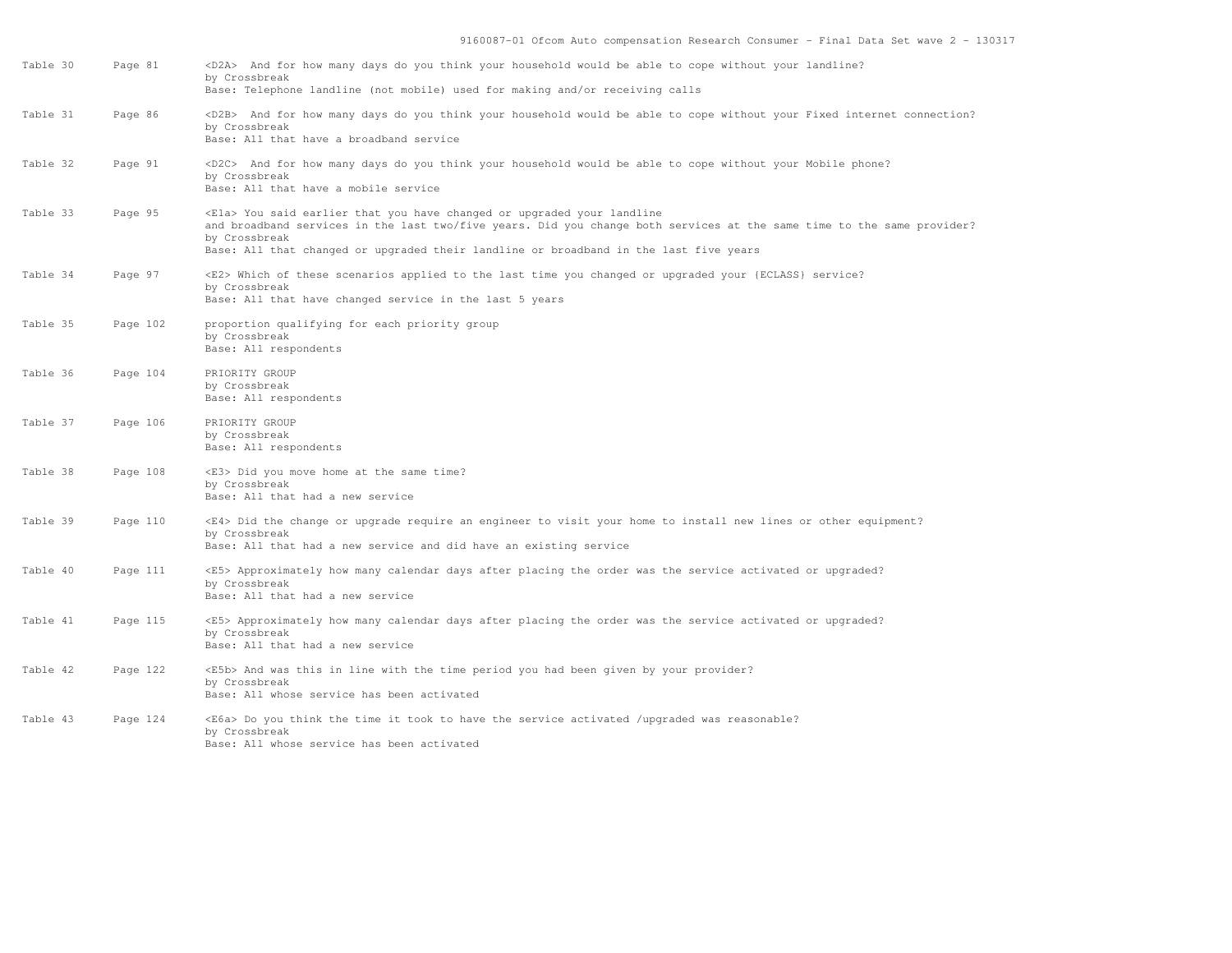| Table 44 | Page 126 | <e6b> How many days would you have considered it reasonable to wait for it to be activated/upgraded?<br/>by Crossbreak<br/>Base: All that didnt think the time took to have the service activated was reasonable or not yet activated</e6b>                                             |
|----------|----------|-----------------------------------------------------------------------------------------------------------------------------------------------------------------------------------------------------------------------------------------------------------------------------------------|
| Table 45 | Page 127 | <e6b> How many days would you have considered it reasonable to wait for it to be activated/upgraded?<br/>by Crossbreak<br/>Base: All that didnt think the time took to have the service activated was reasonable or not yet activated</e6b>                                             |
| Table 46 | Page 128 | <e7> I'd like you to imagine that you did not have {ECLASS} at all and<br/>had placed an order to have the service installed. How many days would you consider it reasonable to wait for it to be activated?<br/>by Crossbreak<br/>Base: All that had an existing service</e7>          |
| Table 47 | Page 131 | <e7> I'd like you to imagine that you did not have {ECLASS} at all and<br/>had placed an order to have the service installed. How many days would you consider it reasonable to wait for it to be activated?<br/>by Crossbreak<br/>Base: All that had an existing service</e7>          |
| Table 48 | Page 135 | <e8> You said earlier that you experienced a temporary service<br/>loss when ordering a new service or upgrading. How long were you without service during the changeover period?<br/>by Crossbreak<br/>Base: All that experienced a temporary loss of service - Number of days</e8>    |
| Table 49 | Page 137 | <e8> You said earlier that you experienced a temporary service<br/>loss when ordering a new service or upgrading. How long were you without service during the changeover period?<br/>by Crossbreak<br/>Base: All that experienced a temporary loss of service - Number of days</e8>    |
| Table 50 | Page 140 | <e2> Which of these scenarios applied to the last time you changed or upgraded your landline service?<br/>by Crossbreak<br/>Base: All that have changed landline in the last 5 years</e2>                                                                                               |
| Table 51 | Page 142 | <e3> Did you move home at the same time?<br/>by Crossbreak<br/>Base: All that had a new landline service</e3>                                                                                                                                                                           |
| Table 52 | Page 143 | <e4> Did the change or upgrade require an engineer to visit your home to install new lines or other equipment?<br/>by Crossbreak<br/>Base: All that had a new landline service and did have an existing service</e4>                                                                    |
| Table 53 | Page 144 | <e5> Approximately how many calendar days after placing the order was the service activated or upgraded?<br/>by Crossbreak<br/>Base: All that had a new landline service</e5>                                                                                                           |
| Table 54 | Page 145 | <e5> Approximately how many calendar days after placing the order was the service activated or upgraded?<br/>by Crossbreak<br/>Base: All that had a new landline service</e5>                                                                                                           |
| Table 55 | Page 147 | <e5b> And was this in line with the time period you had been given by your provider?<br/>by Crossbreak<br/>Base: All whose landline service has been activated</e5b>                                                                                                                    |
| Table 56 | Page 148 | <e6a> Do you think the time it took to have the service activated /upgraded was reasonable?<br/>by Crossbreak<br/>Base: All whose landline service has been activated</e6a>                                                                                                             |
| Table 57 | Page 149 | <e7> I'd like you to imagine that you did not have Landline at all and<br/>had placed an order to have the service installed. How many days would you consider it reasonable to wait for it to be activated?<br/>by Crossbreak<br/>Base: All that had an existing landline service</e7> |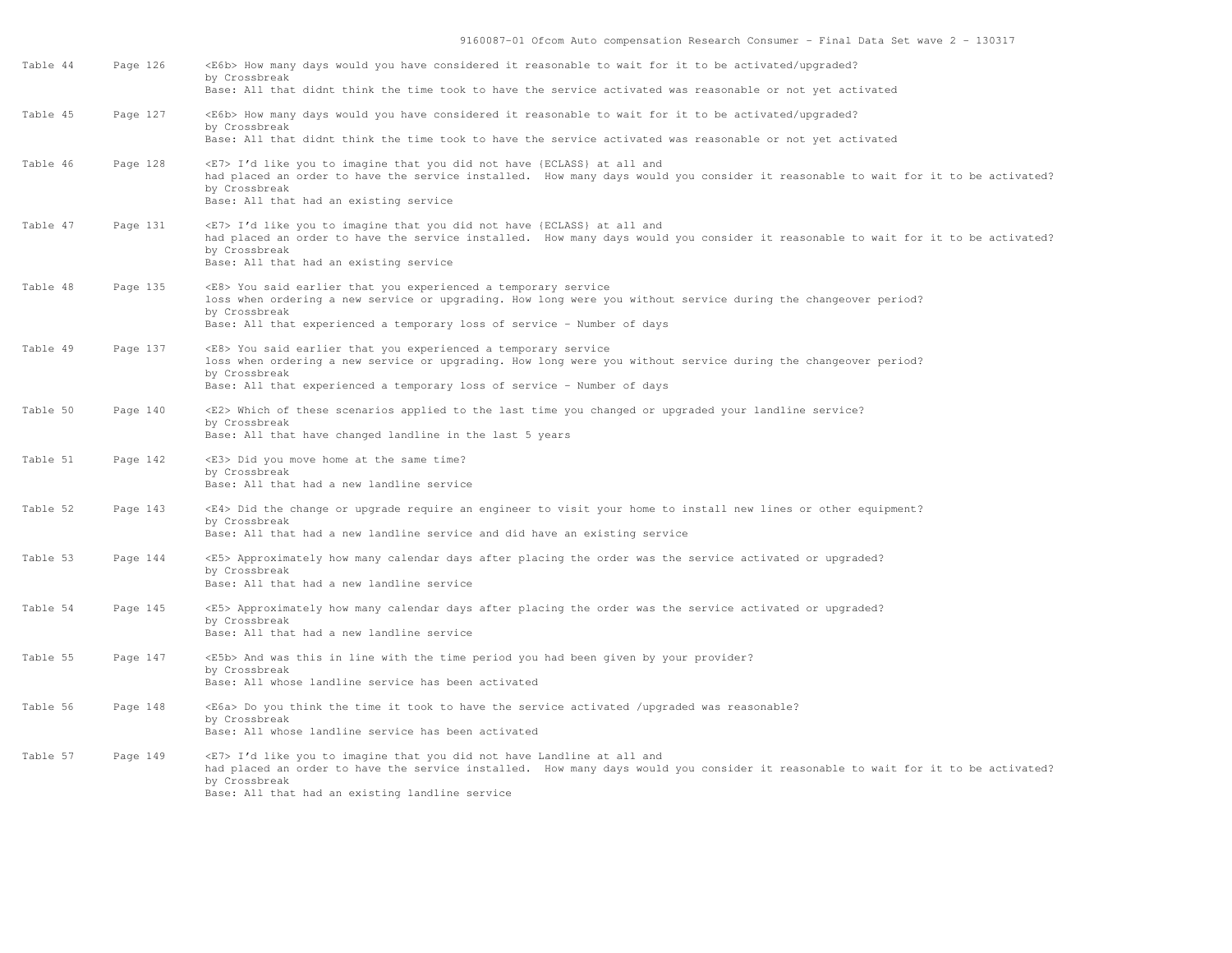| Table 58 | Page 150 | <e7> I'd like you to imagine that you did not have {ECLASS} at all and<br/>had placed an order to have the service installed. How many days would you consider it reasonable to wait for it to be activated?<br/>by Crossbreak<br/>Base: All that had an existing landline service</e7>  |
|----------|----------|------------------------------------------------------------------------------------------------------------------------------------------------------------------------------------------------------------------------------------------------------------------------------------------|
| Table 59 | Page 151 | <e2> Which of these scenarios applied to the last time you changed or upgraded your broadband service?<br/>by Crossbreak<br/>Base: All that have changed broadband in the last 5 years</e2>                                                                                              |
| Table 60 | Page 153 | <e3> Did you move home at the same time?<br/>by Crossbreak<br/>Base: All that had a new broadband service</e3>                                                                                                                                                                           |
| Table 61 | Page 154 | <e4> Did the change or upgrade require an engineer to visit your home to install new lines or other equipment?<br/>by Crossbreak<br/>Base: All that had a new broadband service and did have an existing service</e4>                                                                    |
| Table 62 | Page 155 | <e5> Approximately how many calendar days after placing the order was the service activated or upgraded?<br/>by Crossbreak<br/>Base: All that had a new broadband service</e5>                                                                                                           |
| Table 63 | Page 157 | <e5> Approximately how many calendar days after placing the order was the service activated or upgraded?<br/>by Crossbreak<br/>Base: All that had a new broadband service</e5>                                                                                                           |
| Table 64 | Page 159 | <e5b> And was this in line with the time period you had been given by your provider?<br/>by Crossbreak<br/>Base: All whose broadband service has been activated</e5b>                                                                                                                    |
| Table 65 | Page 160 | <e6a> Do you think the time it took to have the service activated /upgraded was reasonable?<br/>by Crossbreak<br/>Base: All whose broadband service has been activated</e6a>                                                                                                             |
| Table 66 | Page 161 | <e7> I'd like you to imagine that you did not have Landline at all and<br/>had placed an order to have the service installed. How many days would you consider it reasonable to wait for it to be activated?<br/>by Crossbreak<br/>Base: All that had an existing broadband service</e7> |
| Table 67 | Page 163 | <e7> I'd like you to imagine that you did not have {ECLASS} at all and<br/>had placed an order to have the service installed. How many days would you consider it reasonable to wait for it to be activated?<br/>by Crossbreak<br/>Base: All that had an existing broadband service</e7> |
| Table 68 | Page 165 | <e2> Which of these scenarios applied to the last time you changed or upgraded your landline &amp; broadband service?<br/>by Crossbreak<br/>Base: All that have changed Landline &amp; broadband in the last 5 years</e2>                                                                |
| Table 69 | Page 169 | <e3> Did you move home at the same time?<br/>by Crossbreak<br/>Base: All that had a new landline &amp; broadband service</e3>                                                                                                                                                            |
| Table 70 | Page 171 | <e4> Did the change or upgrade require an engineer to visit your home to install new lines or other equipment?<br/>by Crossbreak<br/>Base: All that had a new landline &amp; broadband service and did have an existing service</e4>                                                     |
| Table 71 | Page 172 | <e5> Approximately how many calendar days after placing the order was the service activated or upgraded?<br/>by Crossbreak<br/>Base: All that had a new landline &amp; broadband service</e5>                                                                                            |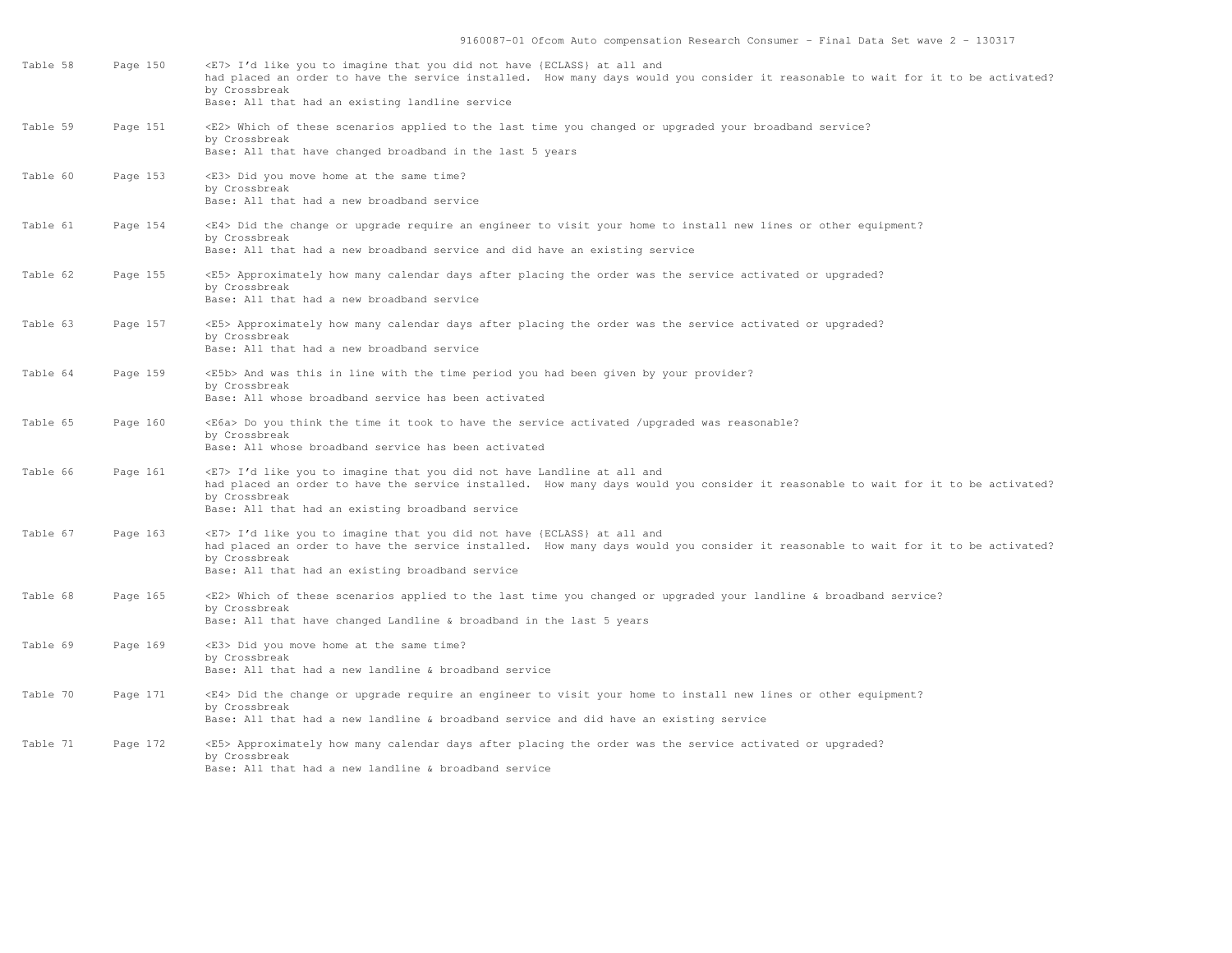| Table 72          | Page 174 | <e5> Approximately how many calendar days after placing the order was the service activated or upgraded?<br/>by Crossbreak<br/>Base: All that had a new landline &amp; broadband service</e5>                                                                                  |
|-------------------|----------|--------------------------------------------------------------------------------------------------------------------------------------------------------------------------------------------------------------------------------------------------------------------------------|
| Table 73          | Page 178 | <e5b> And was this in line with the time period you had been given by your provider?<br/>by Crossbreak<br/>Base: All whose landline &amp; broadband service has been activated</e5b>                                                                                           |
| Table 74          | Page 179 | <e6a> Do you think the time it took to have the service activated /upgraded was reasonable?<br/>by Crossbreak<br/>Base: All whose landline &amp; broadband service has been activated</e6a>                                                                                    |
| Table 75          | Page 180 | <e6b> How many days would you have considered it reasonable to wait for it to be activated/upqraded?<br/>by Crossbreak<br/>Base: All that didnt think the time took to have the service activated was reasonable or not yet activated - Landline &amp; Broadband</e6b>         |
| Table 76          | Page 181 | <e6b> How many days would you have considered it reasonable to wait for it to be activated/upqraded?<br/>by Crossbreak<br/>Base: All that didnt think the time took to have the service activated was reasonable or not yet activated - Landline &amp; Broadband</e6b>         |
| Table 77          | Page 182 | <e7> I'd like you to imagine that you did not have Landline at all and<br/>had placed an order to have the service installed. How many days would you consider it reasonable to wait for it to be activated?<br/>by Crossbreak</e7>                                            |
|                   |          | Base: All that had an existing landline & broadband service                                                                                                                                                                                                                    |
| Table 78          | Page 184 | <e7> I'd like you to imagine that you did not have {ECLASS} at all and<br/>had placed an order to have the service installed. How many days would you consider it reasonable to wait for it to be activated?<br/>by Crossbreak</e7>                                            |
|                   |          | Base: All that had an existing landline & broadband service                                                                                                                                                                                                                    |
| Table 79          | Page 186 | <e8> You said earlier that you experienced a temporary service<br/>loss when ordering a new service or upgrading. How long were you without service during the changeover period?<br/>by Crossbreak</e8>                                                                       |
|                   |          | Base: All that experienced a temporary loss of service - Landline & Broadband - Number of days                                                                                                                                                                                 |
| Table 80          | Page 187 | <e8> You said earlier that you experienced a temporary service<br/>loss when ordering a new service or upgrading. How long were you without service during the changeover period?<br/>by Crossbreak</e8>                                                                       |
|                   |          | Base: All that experienced a temporary loss of service - Landline & Broadband - Number of days                                                                                                                                                                                 |
| Table 81          | Page 189 | <e9a> Over the last 2 years, have you experienced a complete<br/>loss of service for more than one hour for the following services taken by your household? By loss of service,<br/>we mean complete inability to make or receive voice calls or to access the internet.</e9a> |
| existing service. |          | Please don't include instances when your connection speed was slower than usual, but do include those that occured as a result of a fault on your                                                                                                                              |
|                   |          | by Crossbreak<br>Base: All respondents                                                                                                                                                                                                                                         |
| Table 82          | Page 191 | <e9b> Did you lose your landline and your broadband services at the same time?<br/>by Crossbreak<br/>Base: All that experienced loss of landline and broadband</e9b>                                                                                                           |
| Table 83          | Page 192 | <e9e> When you lost your broadband service, did you also lose your landline at the same time?<br/>by Crossbreak<br/>Base: All that experienced loss of broadband but not landline</e9e>                                                                                        |
| Table 84          | Page 193 | <g1611> I'd like you to imagine that you did not have Landline at all<br/>and had placed an order to have the service installed. How many days would you consider it reasonable to wait for it to be activated?<br/>by Crossbreak<br/>Base: All that have a landline</g1611>   |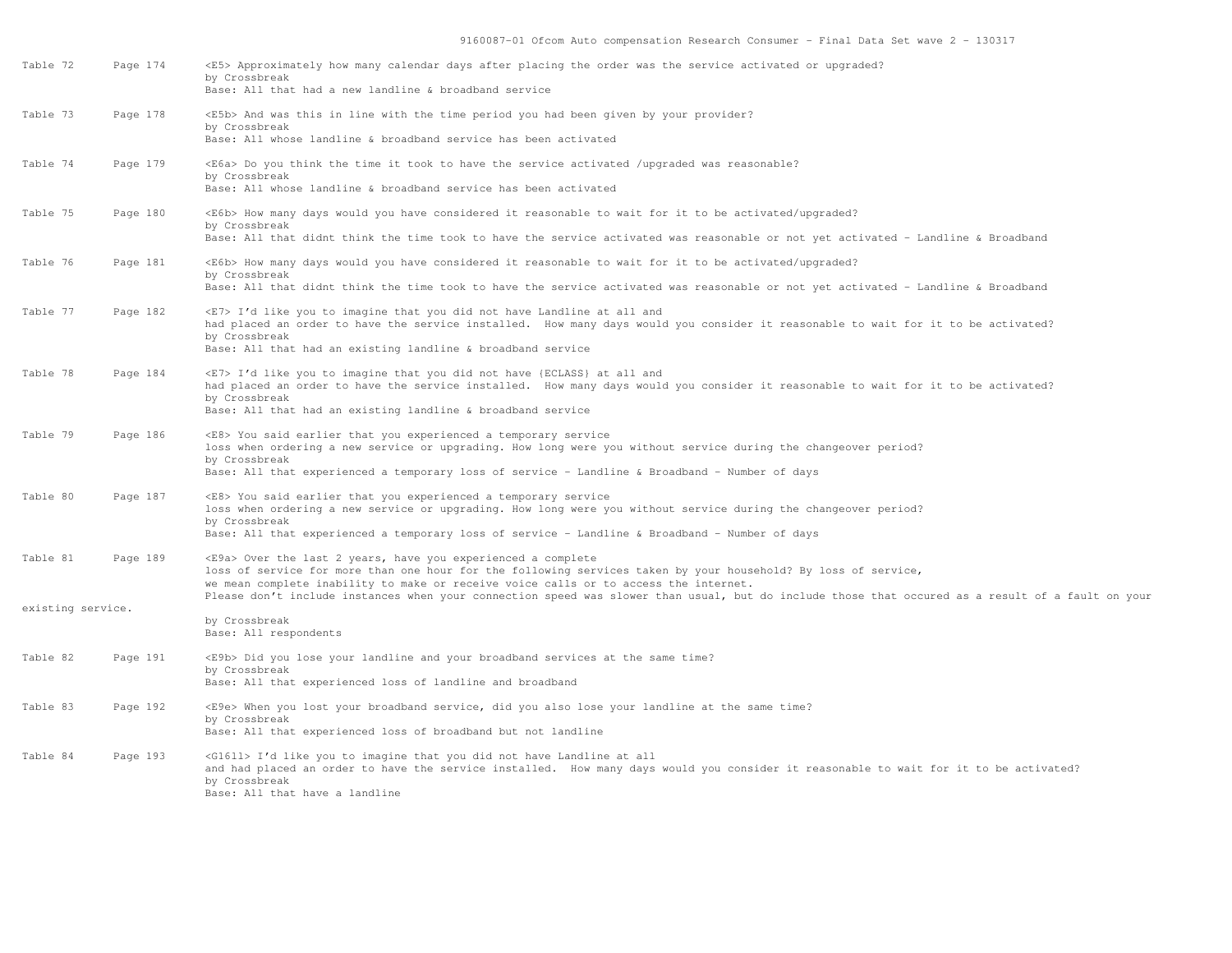| Table 85 | Page 196 | <g16bb> I'd like you to imagine that you did not have Broadband at all<br/>and had placed an order to have the service installed. How many days would you consider it reasonable to wait for it to be activated?<br/>by Crossbreak<br/>Base: All that have broadband</g16bb>                                                      |
|----------|----------|-----------------------------------------------------------------------------------------------------------------------------------------------------------------------------------------------------------------------------------------------------------------------------------------------------------------------------------|
| Table 86 | Page 199 | <f1> Thinking about the most recent loss of your landline due<br/>to a fault / delay in service change or upgrade on your landline how long did you experience a loss of service for?<br/>by Crossbreak<br/>Base: All that experienced a loss of service - Any service - Number of days</f1>                                      |
| Table 87 | Page 201 | <f2a> Did you report your {LOSCLASS} loss of service / delay in your new order to your provider?<br/>by Crossbreak</f2a>                                                                                                                                                                                                          |
|          |          | Base: All the experienced a loss of service - Any service                                                                                                                                                                                                                                                                         |
| Table 88 | Page 202 | <f2b> Why did you not contact your provider?<br/>by Crossbreak<br/>Base: All that did not report the loss of service - Any service</f2b>                                                                                                                                                                                          |
| Table 89 | Page 203 | <f2c> How long after you lost service / expected your service to be installed / upgraded did you contact the provider to let them know?<br/>by Crossbreak<br/>Base: All that did report the loss of service - Any service - Number of days</f2c>                                                                                  |
| Table 90 | Page 204 | <f2c> How long after you lost service / expected your service to be installed / upgraded did you contact the provider to let them know?<br/>by Crossbreak</f2c>                                                                                                                                                                   |
|          |          | Base: All that did report the loss of service - Any service - Number of days                                                                                                                                                                                                                                                      |
| Table 91 | Page 207 | <f2d> How did you contact your provider?<br/>by Crossbreak<br/>Base: All that did report the loss of service - Any service</f2d>                                                                                                                                                                                                  |
| Table 92 | Page 208 | <f2e> How many times did you contact your provider?</f2e>                                                                                                                                                                                                                                                                         |
|          |          | by Crossbreak<br>Base: All that did report the loss of service - Any service                                                                                                                                                                                                                                                      |
| Table 93 | Page 209 | <f3> Thinking back to when you experienced your most recent loss of landline OR<br/>the delay in the provision or activation of your new landline service. How much of an impact did this have on the communication needs of your household?<br/>by Crossbreak<br/>Base: All the experienced a loss of service - Any service</f3> |
| Table 94 | Page 210 | <f5> How long did it take for your service to be restored after you first notified your provider of the issue?</f5>                                                                                                                                                                                                               |
|          |          | by Crossbreak<br>Base: Those reporting the issue to their provider - Any service - Number of days                                                                                                                                                                                                                                 |
| Table 95 | Page 212 | <f5> How long did it take for your service to be restored after you first notified your provider of the issue?<br/>by Crossbreak<br/>Base: Those reporting the issue to their provider - Any service - Number of days</f5>                                                                                                        |
| Table 96 | Page 216 | <f6> Overall, how satisfied or dissatisfied were you with the<br/>length of time it took your provider to resolve your loss of service for your Landline, using the following scale?<br/>by Crossbreak<br/>Base: All with a complete loss of service - Any service</f6>                                                           |
| Table 97 | Page 217 | <f7a> Which, if any, of the following would you say applied to your most recent loss of {LOSCLASS} OR delay to activation or upgrade of your {LOSCLASS}?<br/>by Crossbreak<br/>Base: All the experienced a loss of service - Any service</f7a>                                                                                    |
| Table 98 | Page 218 | <f7b> What, if anything, did you do to reduce the impact of<br/>this [telephone landline / fixed broadband ] loss of service / delay to activation or upgrade of your service?<br/>by Crossbreak<br/>Base: All that found alternative workaround - Any service</f7b>                                                              |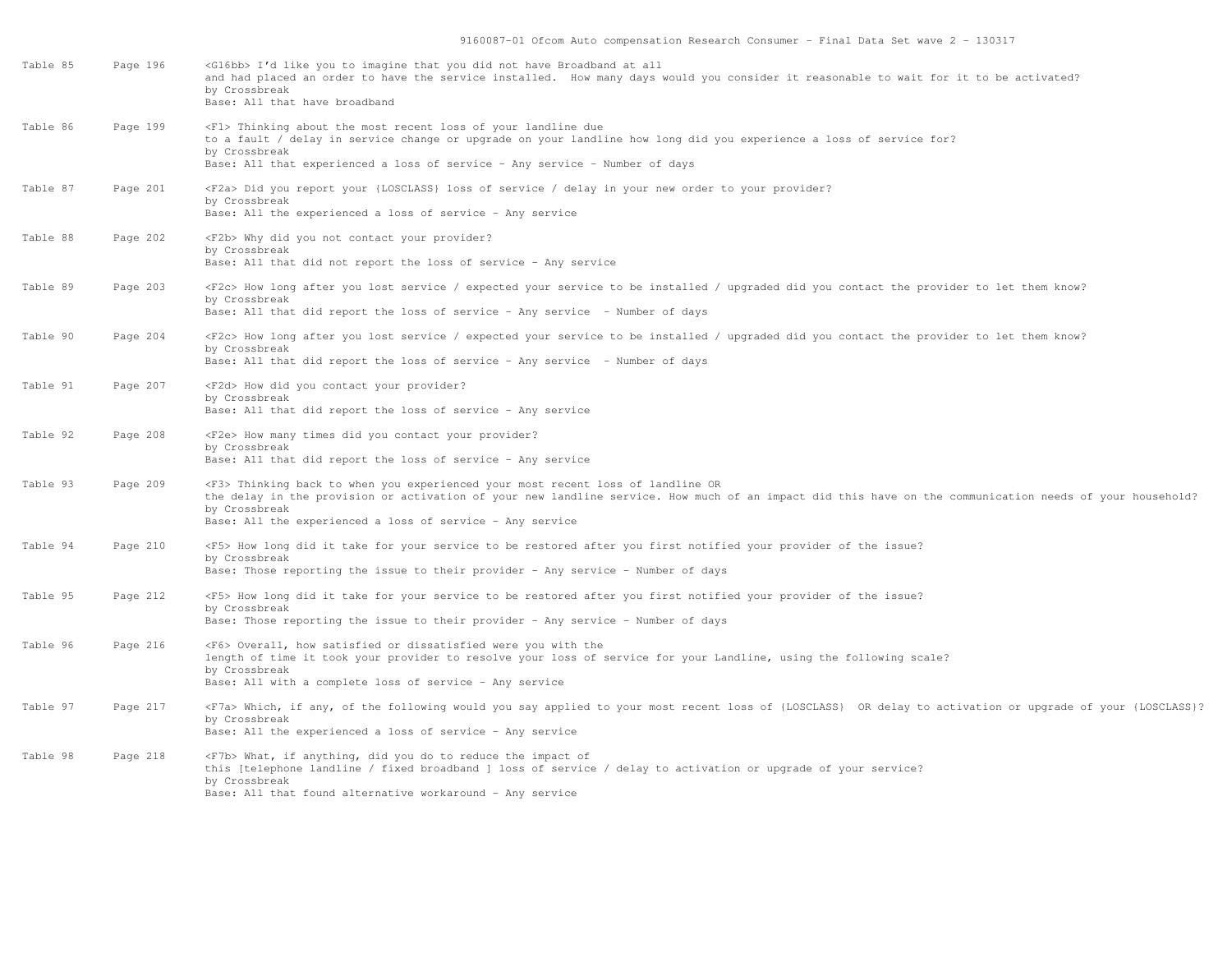| Table 99  | Page 220 | <f7c> Thinking about the factors you mentioned, what were the direct financial costs<br/>to you (e.g. cost of mobile calls) and the people in your household that were caused by your most recent loss of service / delay in service installation?<br/>by Crossbreak<br/>Base: All that did something and found an alternative workaround - Any service</f7c>                                                                                                                                                                                  |
|-----------|----------|------------------------------------------------------------------------------------------------------------------------------------------------------------------------------------------------------------------------------------------------------------------------------------------------------------------------------------------------------------------------------------------------------------------------------------------------------------------------------------------------------------------------------------------------|
| Table 100 | Page 221 | <f7c> Thinking about the factors you mentioned, what were the direct financial costs<br/>to you (e.g. cost of mobile calls) and the people in your household that were caused by your most recent loss of service / delay in service installation?<br/>by CrossbreakAll that did something and found an alternative workaround<br/>Base: All that did something and found an alternative workaround - Any service</f7c>                                                                                                                        |
| Table 101 | Page 223 | <f7d>To what extent were your normal activities affected by this workaround?<br/>by Crossbreak<br/>Base: All that found alternative workaround - Any service</f7d>                                                                                                                                                                                                                                                                                                                                                                             |
| Table 102 | Page 224 | <f8a> What did you do to try to resolve your loss of service?<br/>by Crossbreak<br/>Base: All that took time to resolve - Any service</f8a>                                                                                                                                                                                                                                                                                                                                                                                                    |
| Table 103 | Page 225 | <f8b> How much time did you and other people in your household spend trying to get your {LOSCLASS} service(s)<br/>fixed / activated or upgraded? Please think about all the things that you and others in your household<br/>spent time on to resolve the loss (e.g. time spent on the phone with your<br/>provider or time spent trying to fix the problem yourselves). It should not include the time spent waiting for an engineer visit(s).<br/>by Crossbreak<br/>Base: All that took time to resolve - Combined F8b/c</f8b>               |
| Table 104 | Page 227 | <f8b> How much time did you and other people in your household spend trying to get your {LOSCLASS} service(s)<br/>fixed / activated or upgraded? Please think about all the things that you and others in your household<br/>spent time on to resolve the loss (e.g. time spent on the phone with your<br/>provider or time spent trying to fix the problem yourselves). It should not include the time spent waiting for an engineer visit(s).<br/>by Crossbreak<br/>Base: All that took time to resolve - Any service - Number of days</f8b> |
| Table 105 | Page 229 | <f9> Did any of the following apply to your most recent loss of landline OR delay in installation / upgrade?<br/>by Crossbreak<br/>Base: All that had a negative impact - Any service</f9>                                                                                                                                                                                                                                                                                                                                                     |
| Table 106 | Page 231 | <f10> To what extent were your normal activities affected by this loss of service? Please use a scale<br/>where 0 indicates 'not affected' (i.e. was able to carry out same activity as would have done in event<br/>of no loss of service) and 5 indicates a very large impact (i.e. it was not possible to do any of the things you usually do using the service you lost<br/>by Crossbreak<br/>Base: All that did not find an alternative workaround - Any service</f10>                                                                    |
| Table 107 | Page 232 | <f13> Did you, or people in your household have to wait in for an engineer to visit?<br/>by Crossbreak<br/>Base: All that experienced a loss of service - Any service</f13>                                                                                                                                                                                                                                                                                                                                                                    |
| Table 108 | Page 233 | <f14a> Did you or any other people in your household need to take time off work as a consequence of your loss of service?<br/>by Crossbreak<br/>Base: All that experienced a complete loss of servce - Any service</f14a>                                                                                                                                                                                                                                                                                                                      |
| Table 109 | Page 234 | <f14a> Did you or any other people in your household need to take time off work as a consequence of your loss of service?<br/>by Crossbreak<br/>Base: All that experienced a complete loss of servce and had negative impact on work related activities - Any service</f14a>                                                                                                                                                                                                                                                                   |
| Table 110 | Page 235 | <f15> How much of an impact did the loss of your {LOSCLASS} / delay in service activation or upgrade have on your household?<br/>by Crossbreak<br/>Base: All that experienced a loss of service - Any service</f15>                                                                                                                                                                                                                                                                                                                            |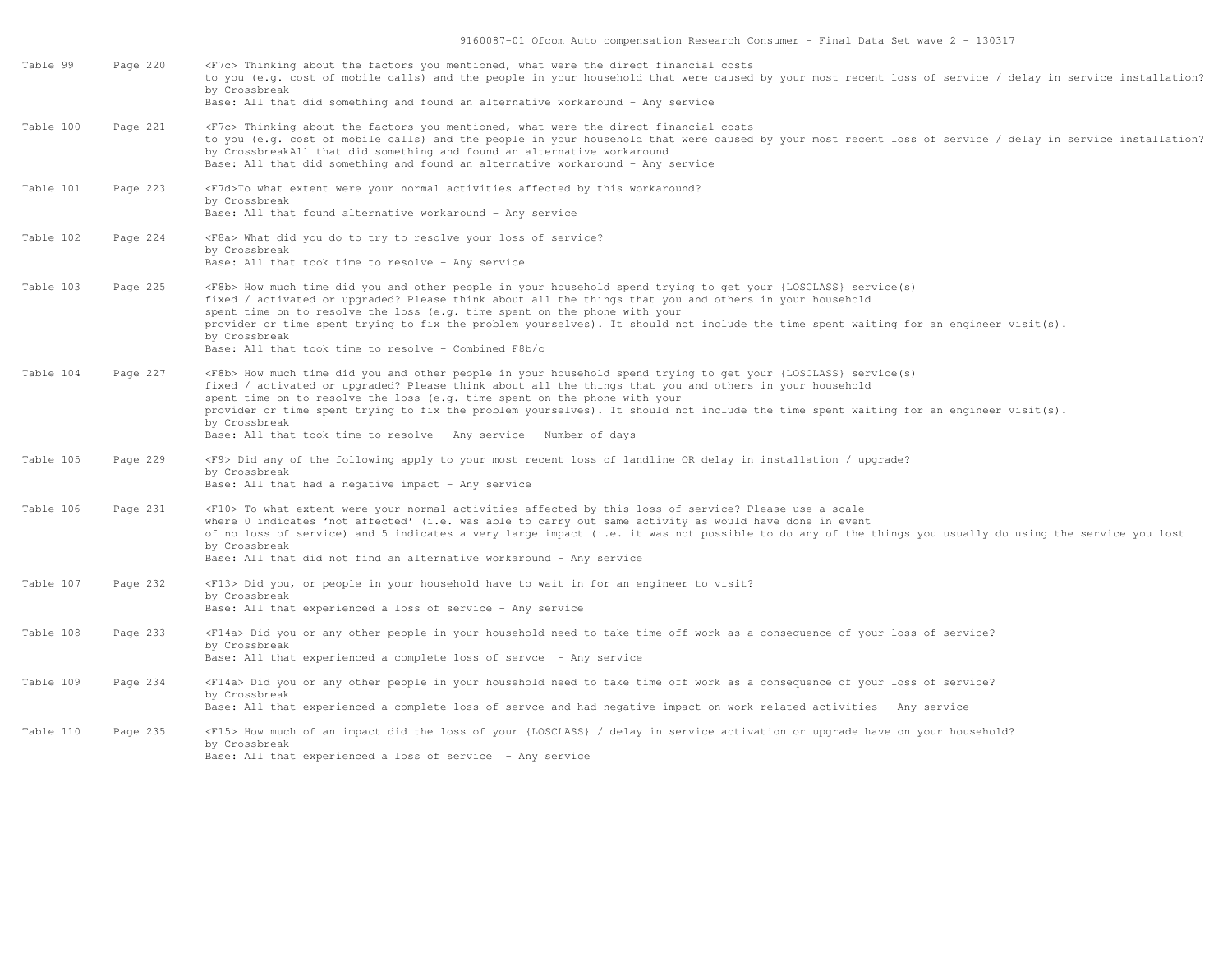| Table 111 | Page 236 | <f1> Thinking about the most recent loss of your landline due<br/>to a fault / delay in service change or upgrade on your landline how long did you experience a loss of service for?<br/>by Crossbreak<br/>Base: All that experienced a loss of service - Any Landline - Number of days</f1>                                                                  |
|-----------|----------|----------------------------------------------------------------------------------------------------------------------------------------------------------------------------------------------------------------------------------------------------------------------------------------------------------------------------------------------------------------|
| Table 112 | Page 238 | <f2a> Did you report your {LOSCLASS} loss of service / delay in your new order to your provider?<br/>by Crossbreak<br/>Base: All the experienced a loss of service - Any Landline</f2a>                                                                                                                                                                        |
| Table 113 | Page 239 | <f2c> How long after you lost service / expected your service to be installed / upgraded did you contact the provider to let them know?<br/>by Crossbreak<br/>Base: All that did report the loss of service - Any Landline - Number of days</f2c>                                                                                                              |
| Table 114 | Page 240 | <f2c> How long after you lost service / expected your service to be installed / upgraded did you contact the provider to let them know?<br/>by Crossbreak<br/>Base: All that did report the loss of service - Any Landline - Number of days</f2c>                                                                                                              |
| Table 115 | Page 243 | <f2d> How did you contact your provider?<br/>by Crossbreak<br/>Base: All that did report the loss of service - Any Landline</f2d>                                                                                                                                                                                                                              |
| Table 116 | Page 244 | <f2e> How many times did you contact your provider?<br/>by Crossbreak<br/>Base: All that did report the loss of service - Any Landline</f2e>                                                                                                                                                                                                                   |
| Table 117 | Page 245 | <f3> Thinking back to when you experienced your most recent loss of landline OR<br/>the delay in the provision or activation of your new landline service. How much of an impact did this have on the communication needs of your household?<br/>by Crossbreak<br/>Base: All the experienced a loss of service - Any Landline</f3>                             |
| Table 118 | Page 246 | <f5> How long did it take for your service to be restored after you first notified your provider of the issue?<br/>by Crossbreak<br/>Base: Those reporting the issue to their provider - Any Landline - Number of days</f5>                                                                                                                                    |
| Table 119 | Page 248 | <f5> How long did it take for your service to be restored after you first notified your provider of the issue?<br/>by Crossbreak<br/>Base: Those reporting the issue to their provider - Any Landline - Number of days</f5>                                                                                                                                    |
| Table 120 | Page 251 | <f6> Overall, how satisfied or dissatisfied were you with the<br/>length of time it took your provider to resolve your loss of service for your Landline, using the following scale?<br/>by Crossbreak<br/>Base: All with a complete loss of service - Any Landline</f6>                                                                                       |
| Table 121 | Page 252 | <f7a> Which, if any, of the following would you say applied to your most recent loss of {LOSCLASS} OR delay to activation or upgrade of your {LOSCLASS}?<br/>by Crossbreak<br/>Base: All the experienced a loss of service - Any Landline</f7a>                                                                                                                |
| Table 122 | Page 253 | <f7b> What, if anything, did you do to reduce the impact of<br/>this [telephone landline / fixed broadband ] loss of service / delay to activation or upgrade of your service?<br/>by Crossbreak<br/>Base: All that found alternative workaround - Any Landline</f7b>                                                                                          |
| Table 123 | Page 255 | <f7c> Thinking about the factors you mentioned, what were the direct financial costs<br/>to you (e.g. cost of mobile calls) and the people in your household that were caused by your most recent loss of service / delay in service installation?<br/>by Crossbreak<br/>Base: All that did something and found an alternative workaround - Any Landline</f7c> |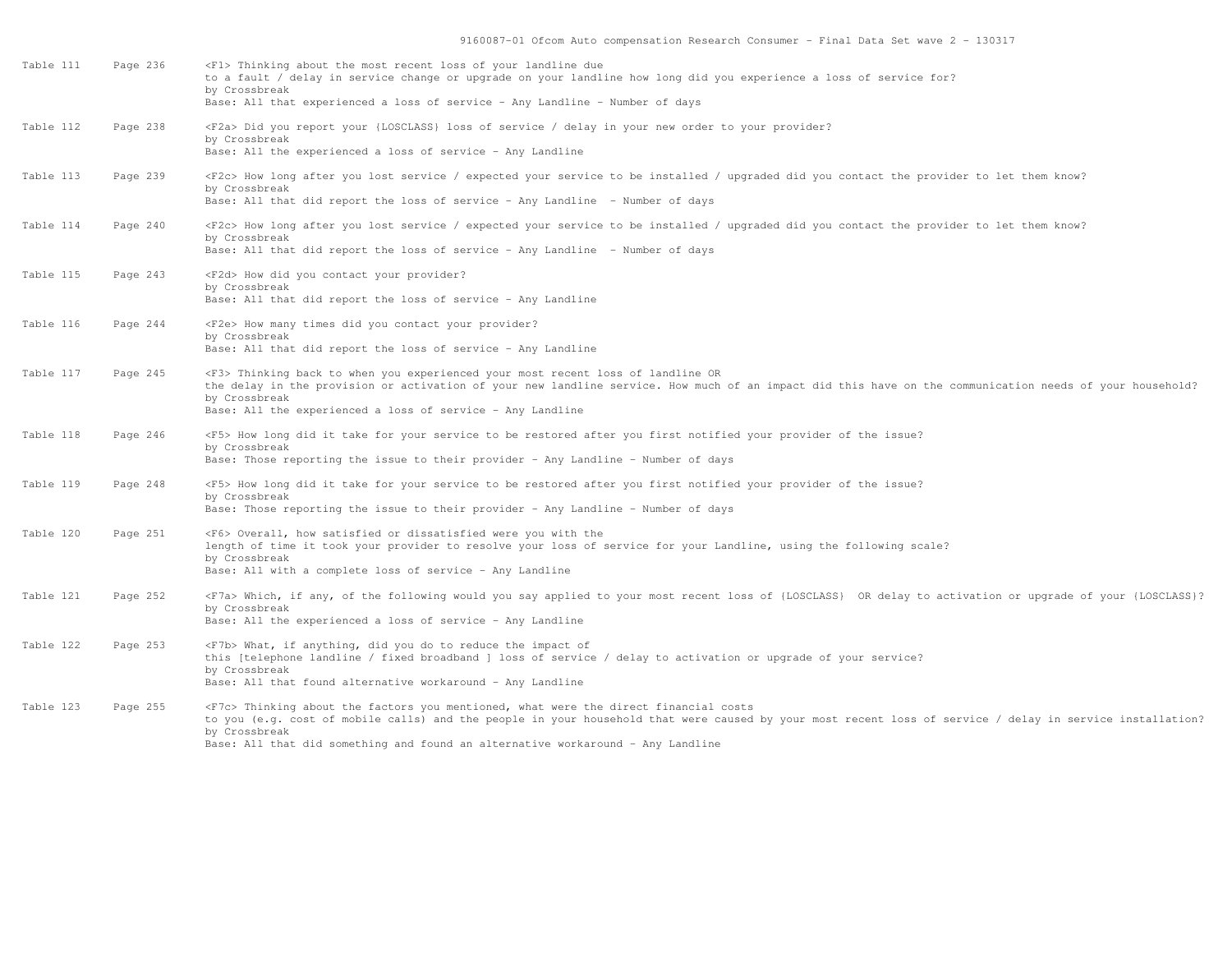| Table 124 | Page 256 | <f7c> Thinking about the factors you mentioned, what were the direct financial costs<br/>to you (e.g. cost of mobile calls) and the people in your household that were caused by your most recent loss of service / delay in service installation?<br/>by Crossbreak<br/>Base: All that did something and found an alternative workaround - Any Landline</f7c>                                                                                                                                                                                   |
|-----------|----------|--------------------------------------------------------------------------------------------------------------------------------------------------------------------------------------------------------------------------------------------------------------------------------------------------------------------------------------------------------------------------------------------------------------------------------------------------------------------------------------------------------------------------------------------------|
| Table 125 | Page 258 | <f7d>To what extent were your normal activities affected by this workaround?<br/>by Crossbreak<br/>Base: All that found alternative workaround - Any Landline</f7d>                                                                                                                                                                                                                                                                                                                                                                              |
| Table 126 | Page 259 | <f8a> What did you do to try to resolve your loss of service?<br/>by Crossbreak<br/>Base: All that took time to resolve - Any Landline</f8a>                                                                                                                                                                                                                                                                                                                                                                                                     |
| Table 127 | Page 260 | <f8b> How much time did you and other people in your household spend trying to get your {LOSCLASS} service(s)<br/>fixed / activated or upgraded? Please think about all the things that you and others in your household<br/>spent time on to resolve the loss (e.g. time spent on the phone with your<br/>provider or time spent trying to fix the problem yourselves). It should not include the time spent waiting for an engineer visit(s).<br/>by Crossbreak<br/>Base: All that took time to resolve - Combined F8b/c</f8b>                 |
| Table 128 | Page 262 | <f8b> How much time did you and other people in your household spend trying to get your {LOSCLASS} service(s)<br/>fixed / activated or upgraded? Please think about all the things that you and others in your household<br/>spent time on to resolve the loss (e.g. time spent on the phone with your<br/>provider or time spent trying to fix the problem yourselves). It should not include the time spent waiting for an engineer visit(s).<br/>by Crossbreak<br/>Base: All that took time to resolve - Landline only - Number of days</f8b> |
| Table 129 | Page 263 | <f9> Did any of the following apply to your most recent loss of landline OR delay in installation / upgrade?<br/>by Crossbreak<br/>Base: All that had a negative impact - Any Landline</f9>                                                                                                                                                                                                                                                                                                                                                      |
| Table 130 | Page 265 | <f10> To what extent were your normal activities affected by this loss of service? Please use a scale<br/>where 0 indicates 'not affected' (i.e. was able to carry out same activity as would have done in event<br/>of no loss of service) and 5 indicates a very large impact (i.e. it was not possible to do any of the things you usually do using the service you lost<br/>by Crossbreak<br/>Base: All that did not find an alternative workaround - Any Landline</f10>                                                                     |
| Table 131 | Page 266 | <f13> Did you, or people in your household have to wait in for an engineer to visit?<br/>by Crossbreak<br/>Base: All that experienced a loss of service - Any Landline</f13>                                                                                                                                                                                                                                                                                                                                                                     |
| Table 132 | Page 267 | <f14a> Did you or any other people in your household need to take time off work as a consequence of your loss of service?<br/>by Crossbreak<br/>Base: All that experienced a complete loss of servce - Any Landline</f14a>                                                                                                                                                                                                                                                                                                                       |
| Table 133 | Page 268 | <f15> How much of an impact did the loss of your {LOSCLASS} / delay in service activation or upgrade have on your household?<br/>by Crossbreak<br/>Base: All that experienced a loss of service - Any Landline</f15>                                                                                                                                                                                                                                                                                                                             |
| Table 134 | Page 269 | <f1> Thinking about the most recent loss of your landline due<br/>to a fault / delay in service change or upgrade on your landline how long did you experience a loss of service for?<br/>by Crossbreak<br/>Base: All that experienced a loss of service - Broadband Only - Number of days</f1>                                                                                                                                                                                                                                                  |
| Table 135 | Page 271 | <f2a> Did you report your {LOSCLASS} loss of service / delay in your new order to your provider?<br/>by Crossbreak<br/>Base: All the experienced a loss of service - Broadband Only</f2a>                                                                                                                                                                                                                                                                                                                                                        |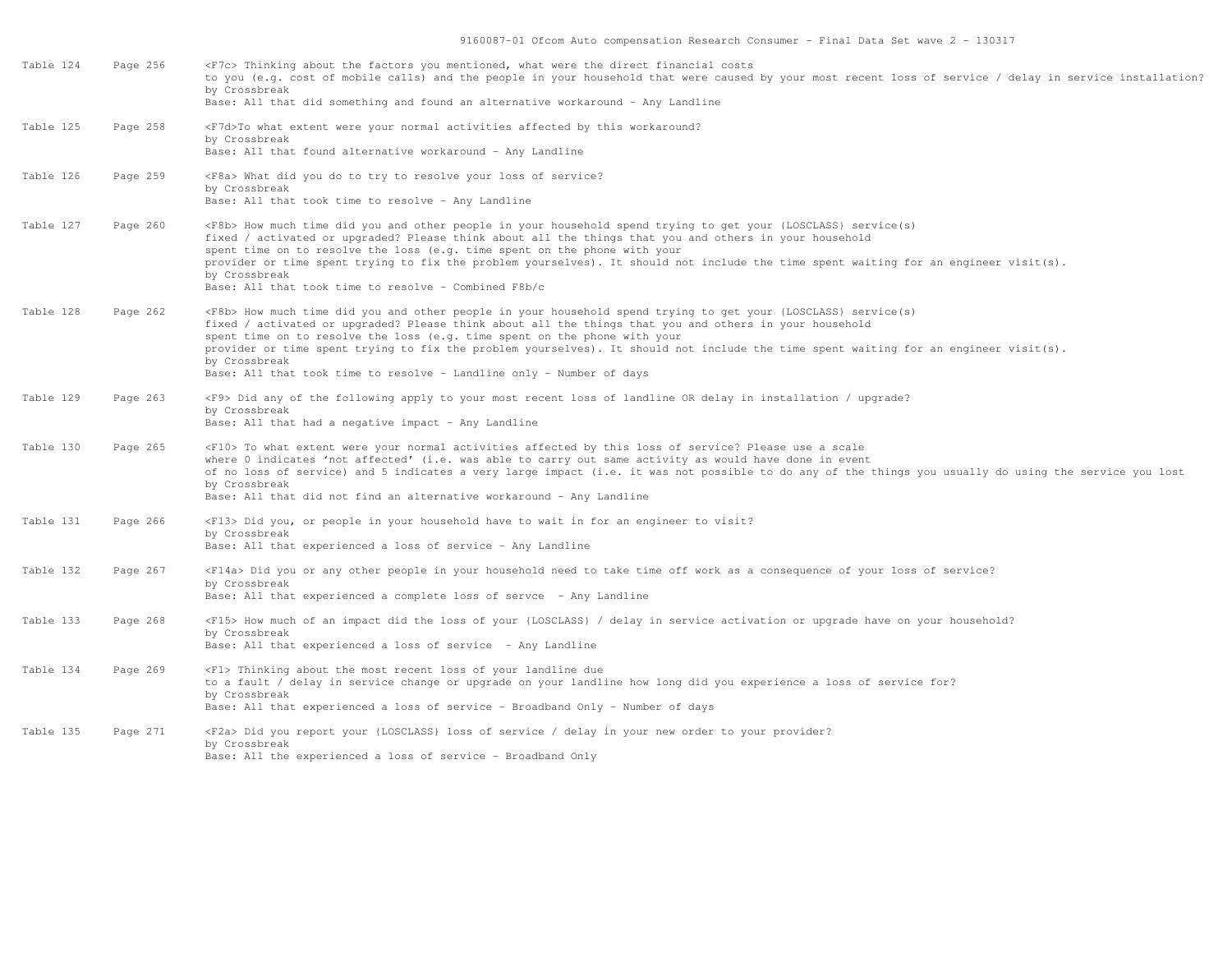| Table 136 | Page 272 | <f2b> Why did you not contact your provider?<br/>by Crossbreak<br/>Base: All that did not report the loss of service - Broadband Only</f2b>                                                                                                                                                                                                                      |
|-----------|----------|------------------------------------------------------------------------------------------------------------------------------------------------------------------------------------------------------------------------------------------------------------------------------------------------------------------------------------------------------------------|
| Table 137 | Page 273 | <f2c> How long after you lost service / expected your service to be installed / upgraded did you contact the provider to let them know?<br/>by Crossbreak<br/>Base: All that did report the loss of service - Broadband Only - Number of days</f2c>                                                                                                              |
| Table 138 | Page 274 | <f2c> How long after you lost service / expected your service to be installed / upgraded did you contact the provider to let them know?<br/>by Crossbreak<br/>Base: All that did report the loss of service - Broadband Only - Number of days</f2c>                                                                                                              |
| Table 139 | Page 276 | <f2d> How did you contact your provider?<br/>by Crossbreak<br/>Base: All that did report the loss of service - Broadband Only</f2d>                                                                                                                                                                                                                              |
| Table 140 | Page 277 | <f2e> How many times did you contact your provider?<br/>by Crossbreak<br/>Base: All that did report the loss of service - Broadband Only</f2e>                                                                                                                                                                                                                   |
| Table 141 | Page 278 | <f3> Thinking back to when you experienced your most recent loss of landline OR<br/>the delay in the provision or activation of your new landline service. How much of an impact did this have on the communication needs of your household?<br/>by Crossbreak<br/>Base: All the experienced a loss of service - Broadband Only</f3>                             |
| Table 142 | Page 279 | <f5> How long did it take for your service to be restored after you first notified your provider of the issue?<br/>by Crossbreak<br/>Base: Those reporting the issue to their provider - Broadband Only - Number of days</f5>                                                                                                                                    |
| Table 143 | Page 281 | <f5> How long did it take for your service to be restored after you first notified your provider of the issue?<br/>by Crossbreak<br/>Base: Those reporting the issue to their provider - Broadband Only - Number of days</f5>                                                                                                                                    |
| Table 144 | Page 284 | <f6> Overall, how satisfied or dissatisfied were you with the<br/>length of time it took your provider to resolve your loss of service for your Landline, using the following scale?<br/>by Crossbreak<br/>Base: All with a complete loss of service - Broadband Only</f6>                                                                                       |
| Table 145 | Page 285 | <f7a> Which, if any, of the following would you say applied to your most recent loss of {LOSCLASS} OR delay to activation or upgrade of your {LOSCLASS}?<br/>by Crossbreak<br/>Base: All that had a negative impact - Broadband Only</f7a>                                                                                                                       |
| Table 146 | Page 286 | <f7b> What, if anything, did you do to reduce the impact of<br/>this [telephone landline / fixed broadband ] loss of service / delay to activation or upgrade of your service?<br/>by Crossbreak<br/>Base: All that found alternative workaround - Broadband Only</f7b>                                                                                          |
| Table 147 | Page 287 | <f7c> Thinking about the factors you mentioned, what were the direct financial costs<br/>to you (e.g. cost of mobile calls) and the people in your household that were caused by your most recent loss of service / delay in service installation?<br/>by Crossbreak<br/>Base: All that did something and found an alternative workaround - Broadband Only</f7c> |
| Table 148 | Page 288 | <f7c> Thinking about the factors you mentioned, what were the direct financial costs<br/>to you (e.g. cost of mobile calls) and the people in your household that were caused by your most recent loss of service / delay in service installation?<br/>by Crossbreak<br/>Base: All that did something and found an alternative workaround - Broadband Only</f7c> |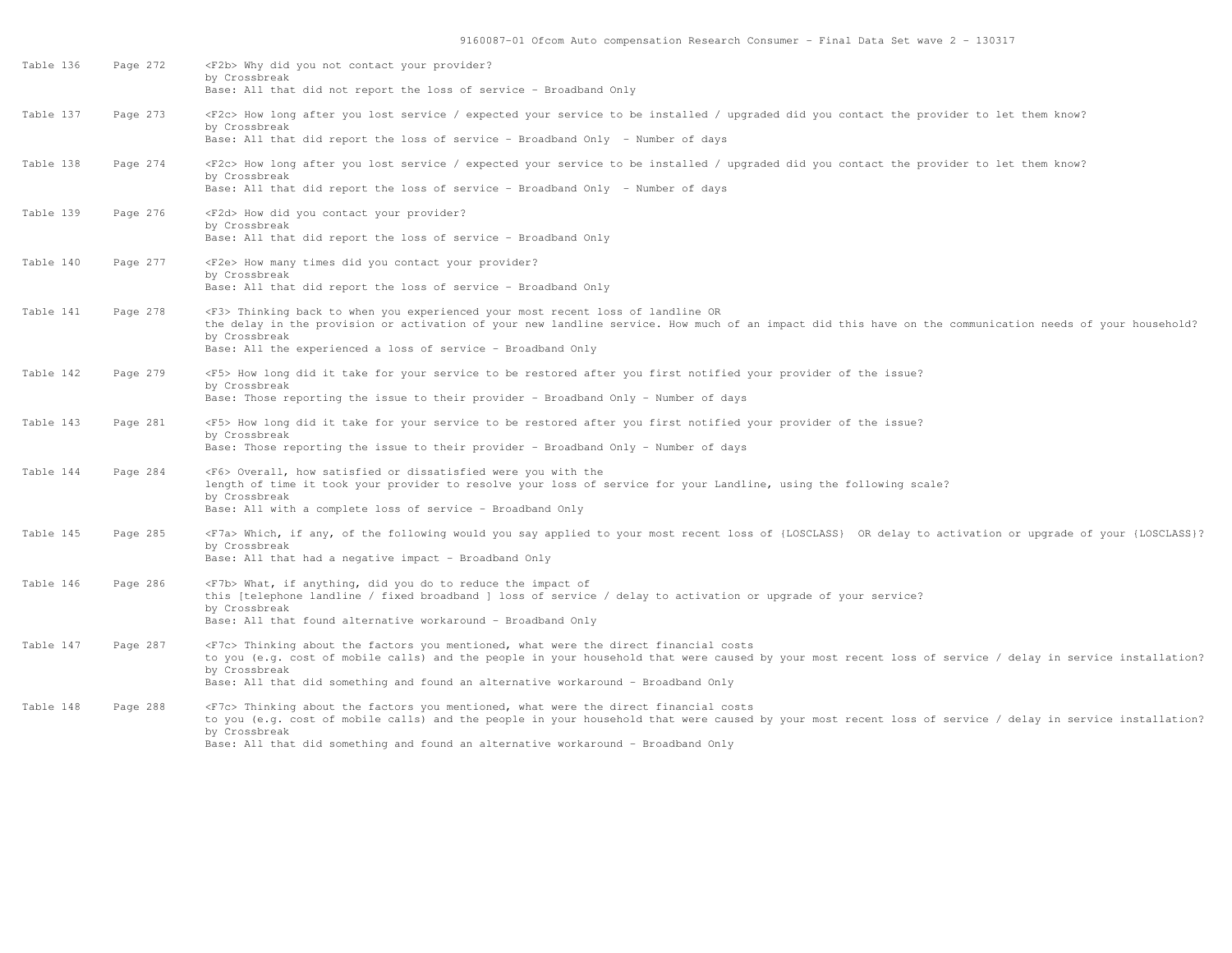| Table 149 | Page 289 | <f7d>To what extent were your normal activities affected by this workaround?<br/>by Crossbreak<br/>Base: All that found alternative workaround - Broadband Only</f7d>                                                                                                                                                                                                                                                                                                          |
|-----------|----------|--------------------------------------------------------------------------------------------------------------------------------------------------------------------------------------------------------------------------------------------------------------------------------------------------------------------------------------------------------------------------------------------------------------------------------------------------------------------------------|
| Table 150 | Page 290 | <f9> Did any of the following apply to your most recent loss of landline OR delay in installation / upgrade?<br/>by Crossbreak<br/>Base: All that had a negative impact - Broadband Only</f9>                                                                                                                                                                                                                                                                                  |
| Table 151 | Page 292 | <f10> To what extent were your normal activities affected by this loss of service? Please use a scale<br/>where 0 indicates 'not affected' (i.e. was able to carry out same activity as would have done in event<br/>of no loss of service) and 5 indicates a very large impact (i.e. it was not possible to do any of the things you usually do using the service you lost<br/>by Crossbreak<br/>Base: All that did not find an alternative workaround - Broadband Only</f10> |
| Table 152 | Page 293 | <f13> Did you, or people in your household have to wait in for an engineer to visit?<br/>by Crossbreak<br/>Base: All that experienced a loss of service - Broadband Only</f13>                                                                                                                                                                                                                                                                                                 |
| Table 153 | Page 294 | <f14a> Did you or any other people in your household need to take time off work as a consequence of your loss of service?<br/>by Crossbreak<br/>Base: All that experienced a complete loss of servce - Broadband Only</f14a>                                                                                                                                                                                                                                                   |
| Table 154 | Page 295 | <f15> How much of an impact did the loss of your {LOSCLASS} / delay in service activation or upgrade have on your household?<br/>by Crossbreak<br/>Base: All that experienced a loss of service - Broadband Only</f15>                                                                                                                                                                                                                                                         |
| Table 155 | Page 296 | <f1> Thinking about the most recent loss of your landline due<br/>to a fault / delay in service change or upgrade on your landline how long did you experience a loss of service for?<br/>by Crossbreak<br/>Base: All that experienced a loss of service - Any that reported loss of service - Number of days</f1>                                                                                                                                                             |
| Table 156 | Page 298 | F2a> Did you report your {LOSCLASS} loss of service / delay in your new order to your provider?<br>by Crossbreak<br>Base: All the experienced a loss of service - Any that reported loss of service                                                                                                                                                                                                                                                                            |
| Table 157 | Page 299 | <f2c> How long after you lost service / expected your service to be installed / upgraded did you contact the provider to let them know?<br/>by Crossbreak<br/>Base: All that did report the loss of service - Any that reported loss of service - Number of days</f2c>                                                                                                                                                                                                         |
| Table 158 | Page 300 | <f2c> How long after you lost service / expected your service to be installed / upgraded did you contact the provider to let them know?<br/>by Crossbreak<br/>Base: All that did report the loss of service - Any that reported loss of service - Number of days</f2c>                                                                                                                                                                                                         |
| Table 159 | Page 303 | <f2d> How did you contact your provider?<br/>by Crossbreak<br/>Base: All that did report the loss of service - Any that reported loss of service</f2d>                                                                                                                                                                                                                                                                                                                         |
| Table 160 | Page 304 | <f2e> How many times did you contact your provider?<br/>by Crossbreak<br/>Base: All that did report the loss of service - Any that reported loss of service</f2e>                                                                                                                                                                                                                                                                                                              |
| Table 161 | Page 305 | <f3> Thinking back to when you experienced your most recent loss of landline OR<br/>the delay in the provision or activation of your new landline service. How much of an impact did this have on the communication needs of your household?<br/>by Crossbreak<br/>Base: All the experienced a loss of service - Any that reported loss of service</f3>                                                                                                                        |
| Table 162 | Page 306 | <f5> How long did it take for your service to be restored after you first notified your provider of the issue?<br/>by Crossbreak<br/>Base: Those reporting the issue to their provider - Any that reported loss of service - Number of days</f5>                                                                                                                                                                                                                               |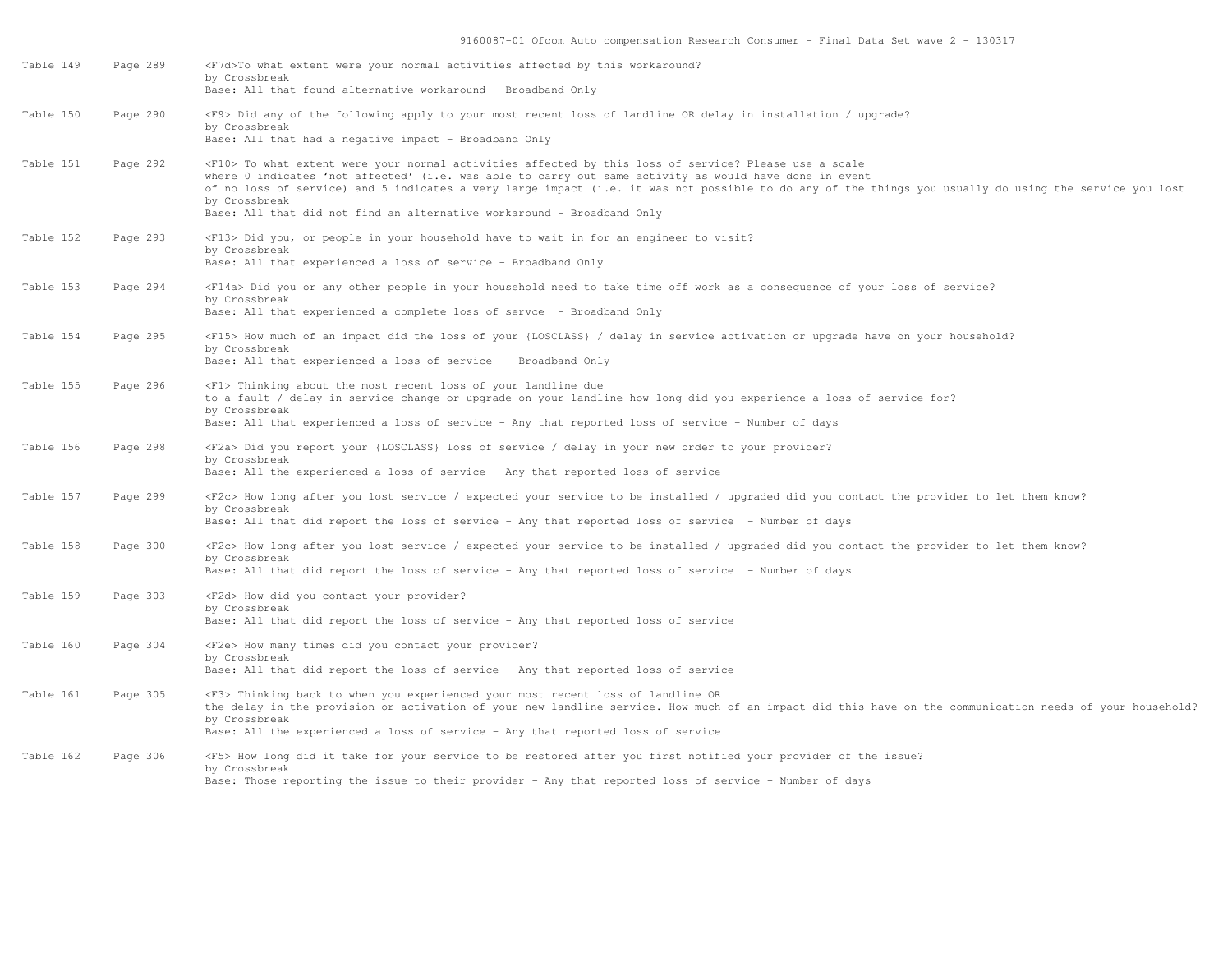| Table 163 | Page 308 | <f5> How long did it take for your service to be restored after you first notified your provider of the issue?<br/>by Crossbreak</f5>                                                                                                                                                                                                                                                                                                                                                                                                                                |
|-----------|----------|----------------------------------------------------------------------------------------------------------------------------------------------------------------------------------------------------------------------------------------------------------------------------------------------------------------------------------------------------------------------------------------------------------------------------------------------------------------------------------------------------------------------------------------------------------------------|
|           |          | Base: Those reporting the issue to their provider - Any that reported loss of service - Number of days                                                                                                                                                                                                                                                                                                                                                                                                                                                               |
| Table 164 | Page 312 | <f6> Overall, how satisfied or dissatisfied were you with the<br/>length of time it took your provider to resolve your loss of service for your Landline, using the following scale?<br/>by Crossbreak<br/>Base: All with a complete loss of service - Any that reported loss of service</f6>                                                                                                                                                                                                                                                                        |
| Table 165 | Page 313 | <f7a> Which, if any, of the following would you say applied to your most recent loss of {LOSCLASS} OR delay to activation or upgrade of your {LOSCLASS}?<br/>by Crossbreak<br/>Base: All the experienced a loss of service - Any that reported loss of service</f7a>                                                                                                                                                                                                                                                                                                 |
| Table 166 | Page 314 | <f7b> What, if anything, did you do to reduce the impact of<br/>this [telephone landline / fixed broadband ] loss of service / delay to activation or upgrade of your service?<br/>by Crossbreak<br/>Base: All that found alternative workaround - Any that reported loss of service</f7b>                                                                                                                                                                                                                                                                           |
| Table 167 | Page 316 | <f7c> Thinking about the factors you mentioned, what were the direct financial costs<br/>to you (e.g. cost of mobile calls) and the people in your household that were caused by your most recent loss of service / delay in service installation?<br/>by Crossbreak<br/>Base: All that did something and found an alternative workaround - Any that reported loss of service</f7c>                                                                                                                                                                                  |
| Table 168 | Page 317 | <f7c> Thinking about the factors you mentioned, what were the direct financial costs<br/>to you (e.g. cost of mobile calls) and the people in your household that were caused by your most recent loss of service / delay in service installation?<br/>by CrossbreakAll that did something and found an alternative workaround<br/>Base: All that did something and found an alternative workaround - Any that reported loss of service</f7c>                                                                                                                        |
| Table 169 | Page 319 | <f7d>To what extent were your normal activities affected by this workaround?<br/>by Crossbreak<br/>Base: All that found alternative workaround - Any that reported loss of service</f7d>                                                                                                                                                                                                                                                                                                                                                                             |
| Table 170 | Page 320 | <f8a> What did you do to try to resolve your loss of service?<br/>by Crossbreak<br/>Base: All that took time to resolve - Any that reported loss of service</f8a>                                                                                                                                                                                                                                                                                                                                                                                                    |
| Table 171 | Page 321 | <f8b> How much time did you and other people in your household spend trying to get your {LOSCLASS} service(s)<br/>fixed / activated or upgraded? Please think about all the things that you and others in your household<br/>spent time on to resolve the loss (e.g. time spent on the phone with your<br/>provider or time spent trying to fix the problem yourselves). It should not include the time spent waiting for an engineer visit(s).<br/>by Crossbreak<br/>Base: All that took time to resolve - Combined F8b/c</f8b>                                     |
| Table 172 | Page 323 | <f8b> How much time did you and other people in your household spend trying to get your {LOSCLASS} service(s)<br/>fixed / activated or upgraded? Please think about all the things that you and others in your household<br/>spent time on to resolve the loss (e.g. time spent on the phone with your<br/>provider or time spent trying to fix the problem yourselves). It should not include the time spent waiting for an engineer visit(s).<br/>by Crossbreak<br/>Base: All that took time to resolve - Any that reported loss of service - Number of days</f8b> |
| Table 173 | Page 325 | <f9> Did any of the following apply to your most recent loss of landline OR delay in installation / upgrade?<br/>by Crossbreak<br/>Base: All that had a negative impact - Any that reported loss of service</f9>                                                                                                                                                                                                                                                                                                                                                     |
| Table 174 | Page 327 | <f10> To what extent were your normal activities affected by this loss of service? Please use a scale<br/>where 0 indicates 'not affected' (i.e. was able to carry out same activity as would have done in event<br/>of no loss of service) and 5 indicates a very large impact (i.e. it was not possible to do any of the things you usually do using the service you lost<br/>by Crossbreak<br/>Base: All that did not find an alternative workaround - Any that reported loss of service</f10>                                                                    |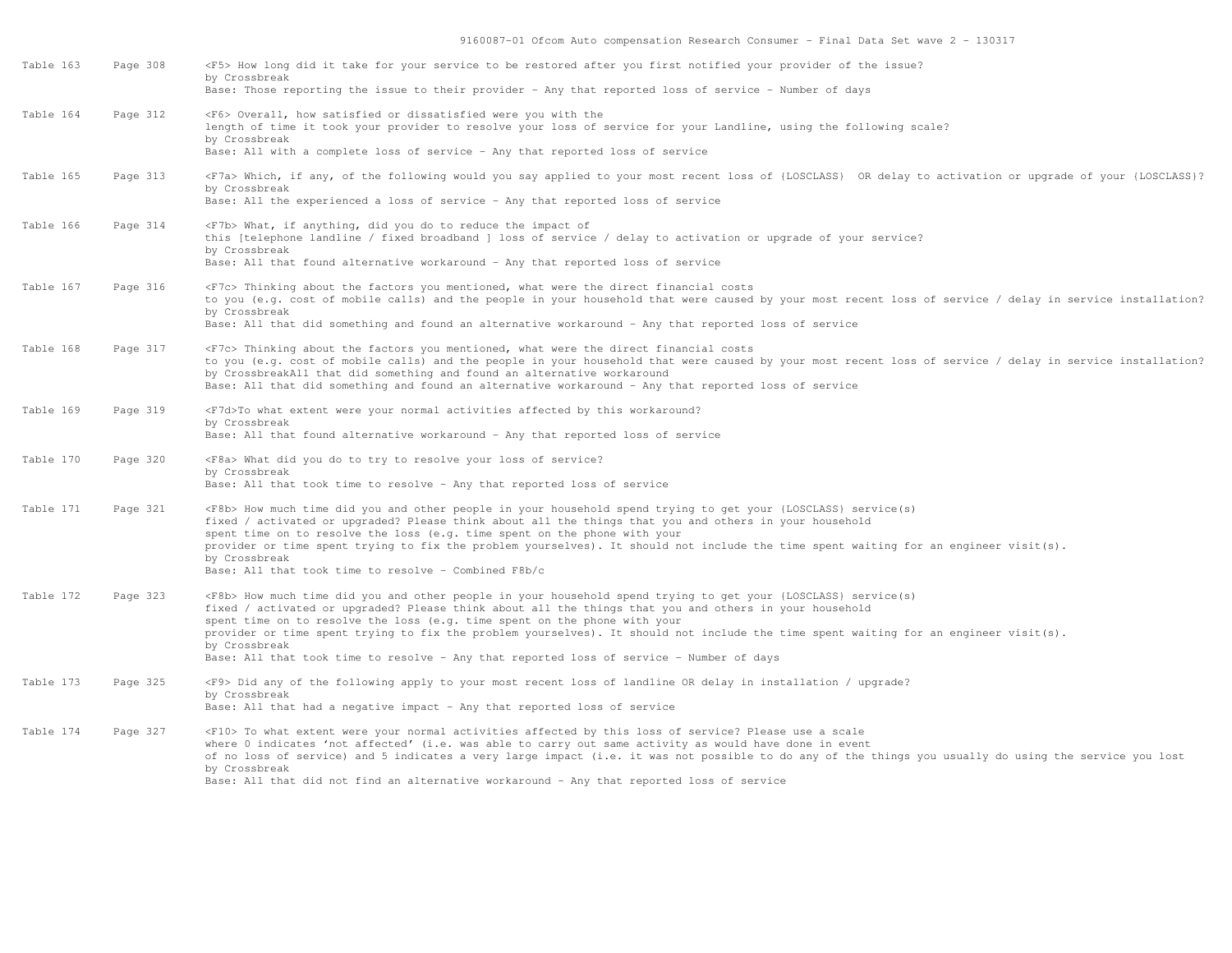| Table 175 | Page 328 | <f13> Did you, or people in your household have to wait in for an engineer to visit?<br/>by Crossbreak<br/>Base: All that experienced a loss of service - Any that reported loss of service</f13>                                                                                                                                                                                                                                                                                                       |
|-----------|----------|---------------------------------------------------------------------------------------------------------------------------------------------------------------------------------------------------------------------------------------------------------------------------------------------------------------------------------------------------------------------------------------------------------------------------------------------------------------------------------------------------------|
| Table 176 | Page 329 | <f14a> Did you or any other people in your household need to take time off work as a consequence of your loss of service?<br/>by Crossbreak<br/>Base: All that experienced a complete loss of servce - Any that reported loss of service</f14a>                                                                                                                                                                                                                                                         |
| Table 177 | Page 330 | <f14a> Did you or any other people in your household need to take time off work as a consequence of your loss of service?<br/>by Crossbreak<br/>Base: All that experienced a complete loss of servce and had negative impact on work related activities - Any that reported loss of service</f14a>                                                                                                                                                                                                      |
| Table 178 | Page 331 | <f15> How much of an impact did the loss of your {LOSCLASS} / delay in service activation or upgrade have on your household?<br/>by Crossbreak<br/>Base: All that experienced a loss of service - Any that reported loss of service</f15>                                                                                                                                                                                                                                                               |
| Table 179 | Page 332 | <f1> Thinking about the most recent loss of your landline due<br/>to a fault / delay in service change or upgrade on your landline how long did you experience a loss of service for?<br/>by Crossbreak<br/>Base: All that experienced a loss of service - Any that reported loss of service - Number of days</f1>                                                                                                                                                                                      |
| Table 180 | Page 334 | <f2a> Did you report your {LOSCLASS} loss of service / delay in your new order to your provider?<br/>by Crossbreak<br/>Base: All the experienced a loss of service - Any that did not report loss of service</f2a>                                                                                                                                                                                                                                                                                      |
| Table 181 | Page 335 | <f2b> Why did you not contact your provider?<br/>by Crossbreak<br/>Base: All that did not report the loss of service - Any that did not report loss of service</f2b>                                                                                                                                                                                                                                                                                                                                    |
| Table 182 | Page 336 | <f3> Thinking back to when you experienced your most recent loss of landline OR<br/>the delay in the provision or activation of your new landline service. How much of an impact did this have on the communication needs of your household?<br/>by Crossbreak<br/>Base: All the experienced a loss of service - Any that did not report loss of service</f3>                                                                                                                                           |
| Table 183 | Page 337 | <f6> Overall, how satisfied or dissatisfied were you with the<br/>length of time it took your provider to resolve your loss of service for your Landline, using the following scale?<br/>by Crossbreak<br/>Base: All with a complete loss of service - Any that did not report loss of service</f6>                                                                                                                                                                                                     |
| Table 184 | Page 338 | <f7a> Which, if any, of the following would you say applied to your most recent loss of {LOSCLASS} OR delay to activation or upgrade of your {LOSCLASS}?<br/>by Crossbreak<br/>Base: All the experienced a loss of service - Any that did not report loss of service</f7a>                                                                                                                                                                                                                              |
| Table 185 | Page 339 | <f10> To what extent were your normal activities affected by this loss of service? Please use a scale<br/>where 0 indicates 'not affected' (i.e. was able to carry out same activity as would have done in event<br/>of no loss of service) and 5 indicates a very large impact (i.e. it was not possible to do any of the things you usually do using the service you lost<br/>by Crossbreak<br/>Base: All that did not find an alternative workaround - Any that did not report loss of service</f10> |
| Table 186 | Page 340 | <f13> Did you, or people in your household have to wait in for an engineer to visit?<br/>by Crossbreak<br/>Base: All that experienced a loss of service - Any that did not report loss of service</f13>                                                                                                                                                                                                                                                                                                 |
| Table 187 | Page 341 | <f14a> Did you or any other people in your household need to take time off work as a consequence of your loss of service?<br/>by Crossbreak<br/>Base: All that experienced a complete loss of servce - Any that did not report loss of service</f14a>                                                                                                                                                                                                                                                   |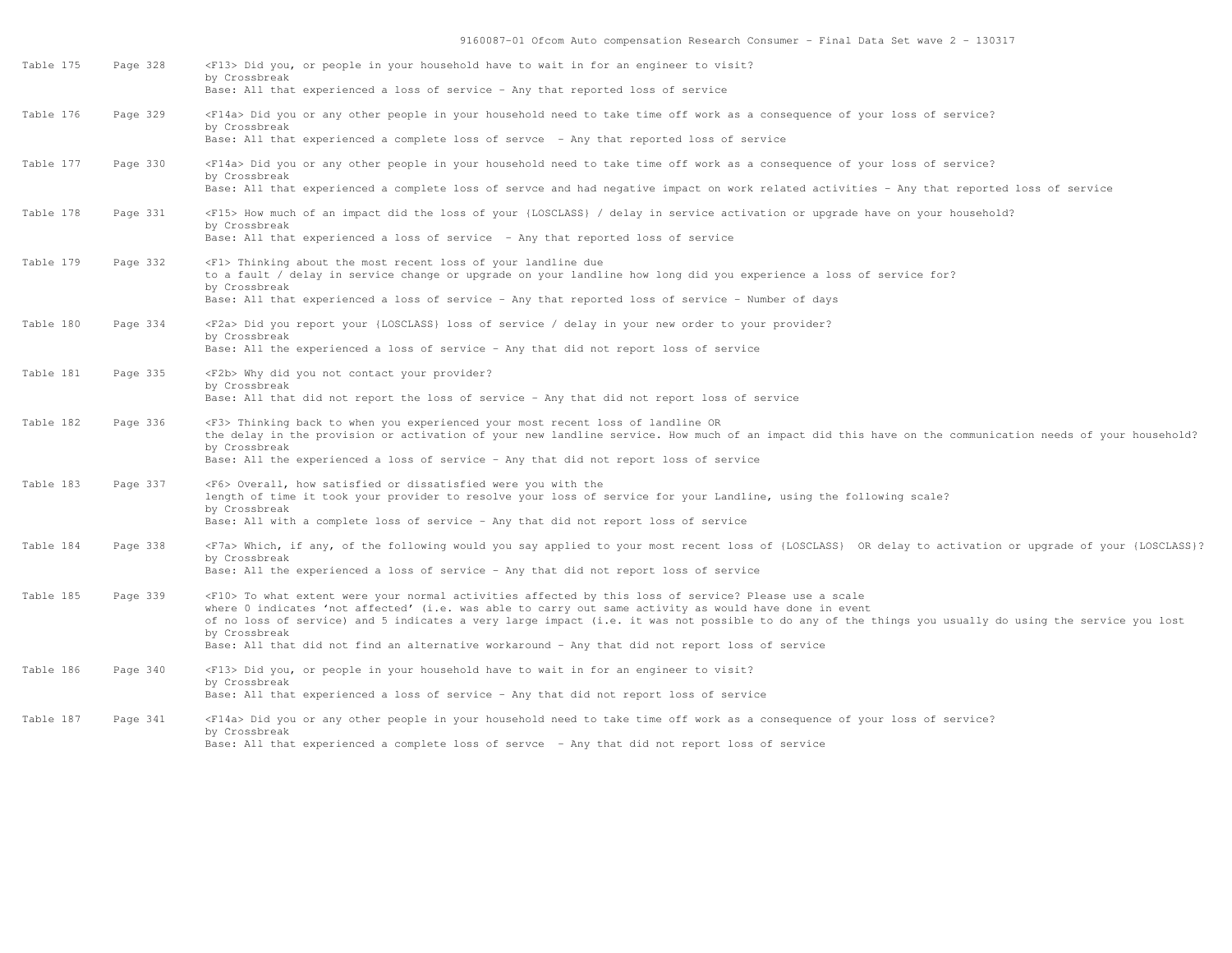| Table 188 | Page 342 | <f15> How much of an impact did the loss of your {LOSCLASS} / delay in service activation or upgrade have on your household?<br/>by Crossbreak<br/>Base: All that experienced a loss of service - Any that did not report loss of service</f15>                                                                                                                                                                                                                             |
|-----------|----------|-----------------------------------------------------------------------------------------------------------------------------------------------------------------------------------------------------------------------------------------------------------------------------------------------------------------------------------------------------------------------------------------------------------------------------------------------------------------------------|
| Table 189 | Page 343 | <f1> Thinking about the most recent loss of your landline due to<br/>a fault / delay in service change or upgrade on your landline how long did you experience a temporary loss of service for?<br/>by Crossbreak<br/>Base: All that experienced a temporary loss of service - Any service - Number of days</f1>                                                                                                                                                            |
| Table 190 | Page 345 | <f2a> Did you report your {LOSCLASS} loss of service / delay in your new order to your provider?<br/>by Crossbreak<br/>Base: All the experienced a temporary loss of service - Any service</f2a>                                                                                                                                                                                                                                                                            |
| Table 191 | Page 346 | <f3> Thinking back to when you experienced your most recent loss of landline OR<br/>the delay in the provision or activation of your new landline service. How much of an impact did this have on the communication needs of your household?<br/>by Crossbreak<br/>Base: All the experienced a temporary loss of service - Any service</f3>                                                                                                                                 |
| Table 192 | Page 347 | <f6> Overall, how satisfied or dissatisfied were you with the length<br/>of time it took your provider to resolve your temporary loss of service for your Landline, using the following scale?<br/>by Crossbreak<br/>Base: All with a complete temporary loss of service - Any service</f6>                                                                                                                                                                                 |
| Table 193 | Page 348 | <f7a> Which, if any, of the following would you say applied to your most recent loss of {LOSCLASS} OR delay to activation or upgrade of your {LOSCLASS}?<br/>by Crossbreak<br/>Base: All the experienced a temporary loss of service - Any service</f7a>                                                                                                                                                                                                                    |
| Table 194 | Page 349 | <f10> To what extent were your normal activities affected by this loss of service? Please use a scale<br/>where 0 indicates 'not affected' (i.e. was able to carry out same activity as would have done in event<br/>of no loss of service) and 5 indicates a very large impact (i.e. it was not possible to do any of the things you usually do using the service you lost<br/>by Crossbreak<br/>Base: All that did not find an alternative workaround - Any service</f10> |
| Table 195 | Page 350 | <f13> Did you, or people in your household have to wait in for an engineer to visit?<br/>by Crossbreak<br/>Base: All that experienced a temporary loss of service - Any service</f13>                                                                                                                                                                                                                                                                                       |
| Table 196 | Page 351 | <f14a> Did you or any other people in your household need to take time off work as a consequence of your loss of service?<br/>by Crossbreak<br/>Base: All that experienced a complete loss of servce - Any service</f14a>                                                                                                                                                                                                                                                   |
| Table 197 | Page 352 | <f15> How much of an impact did the loss of your {LOSCLASS} / delay in service activation or upgrade have on your household?<br/>by Crossbreak<br/>Base: All that experienced a temporary loss of service - Any service</f15>                                                                                                                                                                                                                                               |
| Table 198 | Page 353 | <hla> Did you receive any compensation from your provider for your loss of [LL/BB] service?<br/>by Crossbreak<br/>Base: All that experienced a loss of service or delay provisioning</hla>                                                                                                                                                                                                                                                                                  |
| Table 199 | Page 355 | <hld> Did you ask for compensation in regards to the loss of service?<br/>by Crossbreak<br/>Base: All that did not receive compensation from the provider</hld>                                                                                                                                                                                                                                                                                                             |
| Table 200 | Page 357 | <hle> Why did you not ask for compensation?<br/>by Crossbreak<br/>Base: All that didnt ask for compensation</hle>                                                                                                                                                                                                                                                                                                                                                           |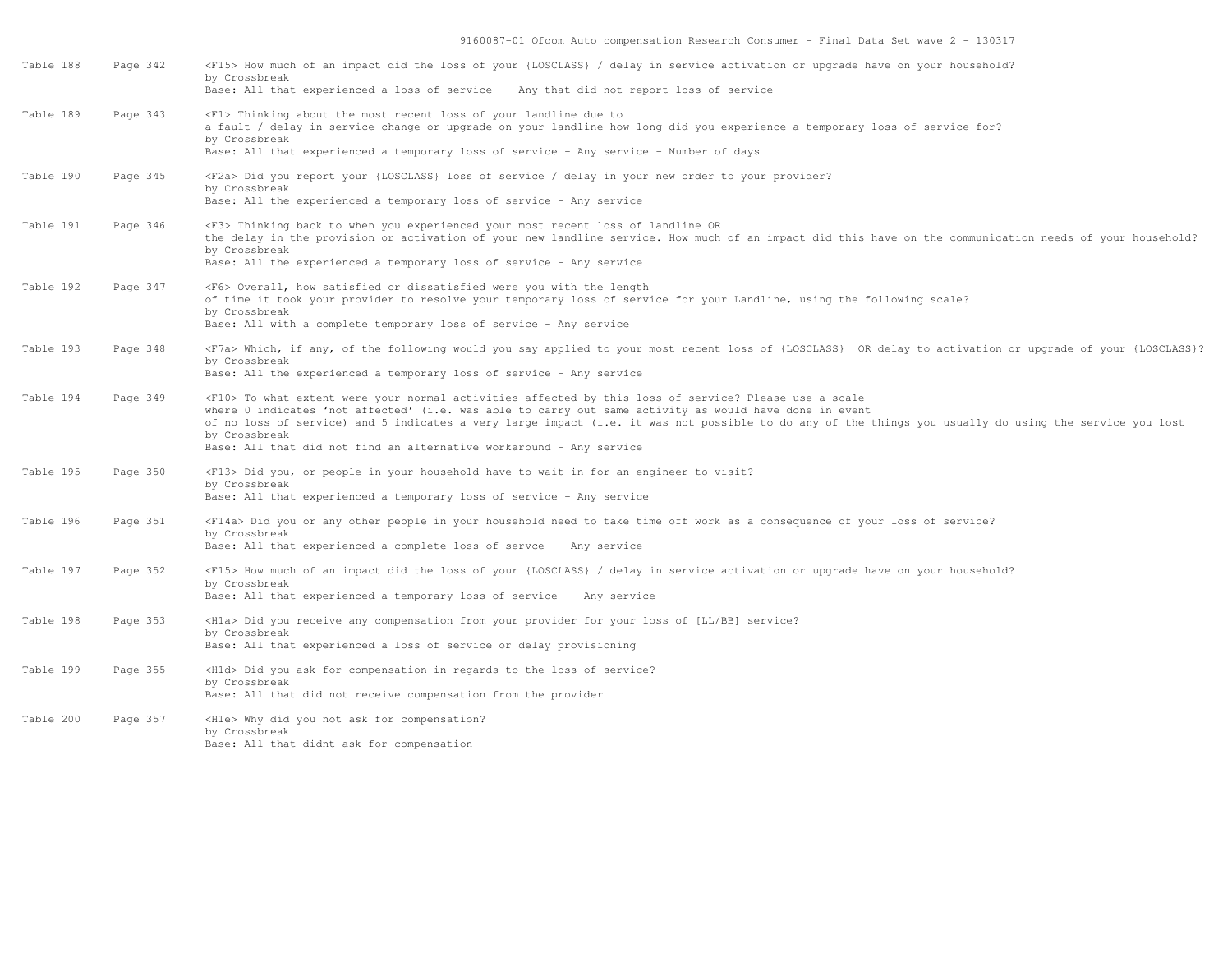| Table 201 | Page 359 | <h1k> Thinking back to the loss of service you have described and all of the impacts<br/>that the loss of service had on your household what level of payment do you think would be enough to compensate your household for that impact?<br/>by Crossbreak<br/>Base: All who experienced a complete loss of service but did not recieve ask for or get compensation</h1k>                                                                                                                                                                                     |
|-----------|----------|---------------------------------------------------------------------------------------------------------------------------------------------------------------------------------------------------------------------------------------------------------------------------------------------------------------------------------------------------------------------------------------------------------------------------------------------------------------------------------------------------------------------------------------------------------------|
| Table 202 | Page 360 | <h1k> Thinking back to the loss of service you have described and all of the impacts<br/>that the loss of service had on your household what level of payment do you think would be enough to compensate your household for that impact?<br/>by Crossbreak<br/>Base: All who experienced a complete loss of service but did not recieve ask for or get compensation</h1k>                                                                                                                                                                                     |
| Table 203 | Page 363 | <h11> What form would you like that compensation to take?<br/>by Crossbreak<br/>Base: All respondents</h11>                                                                                                                                                                                                                                                                                                                                                                                                                                                   |
| Table 204 | Page 364 | <hlm> Taking everything into account that happened when you lost service/ experienced a delay in installation or activation,<br/>the processes you went through and the time taken to get your service restored<br/>/ installed activated, has this had any of the following effects on your attitudes towards your relationship with the supplier?<br/>by Crossbreak<br/>Base: All respondents</hlm>                                                                                                                                                         |
| Table 205 | Page 368 | <il> Some telephone line or broadband installation or repair processes require an engineer to visit<br/>the customer's home to carry out the work. Customers are usually given a specific time slot within which<br/>to expect the engineers visit and sometimes engineers fail to arrive within the allotted time slot.<br/>What do you consider to be a reasonable amount of notice for<br/>an engineer appointment to be cancelled or changed by your provider? Please give your answer in hours or days.<br/>by Crossbreak<br/>Base: All respondents</il> |
| Table 206 | Page 372 | <i2a> Have you ever experienced a missed appointment regarding a landline and/or broadband service (i.e.<br/>where an engineer was scheduled to arrive at your home within a specified appointment<br/>window and did not turn up within that time)? This could be, for example, to install a new service or repair an existing service.<br/>by Crossbreak<br/>Base: All respondents</i2a>                                                                                                                                                                    |
| Table 207 | Page 374 | <i2b> Overall how many missed appointments have you experienced in the last two years?<br/>by Crossbreak<br/>Base: All that experienced a missed appointment</i2b>                                                                                                                                                                                                                                                                                                                                                                                            |
| Table 208 | Page 375 | <i2b> Overall how many missed appointments have you experienced in the last two years?<br/>by Crossbreak<br/>Base: All respondents</i2b>                                                                                                                                                                                                                                                                                                                                                                                                                      |
| Table 209 | Page 376 | <i3> What happened after the appointment was missed?<br/>by Crossbreak<br/>Base: All that experienced a missed appointment</i3>                                                                                                                                                                                                                                                                                                                                                                                                                               |
| Table 210 | Page 377 | <i4> How much time did you spend waiting for the engineer to arrive?<br/>by Crossbreak<br/>Base: All that experienced a missed appointment</i4>                                                                                                                                                                                                                                                                                                                                                                                                               |
| Table 211 | Page 378 | <i4> How much time did you spend waiting for the engineer to arrive?<br/>by Crossbreak<br/>Base: All that experienced a missed appointment</i4>                                                                                                                                                                                                                                                                                                                                                                                                               |
| Table 212 | Page 380 | <i6> Which, if any, of the following would you say applied to your most recent missed appointment?<br/>by Crossbreak<br/>Base: All that experienced a missed appointment</i6>                                                                                                                                                                                                                                                                                                                                                                                 |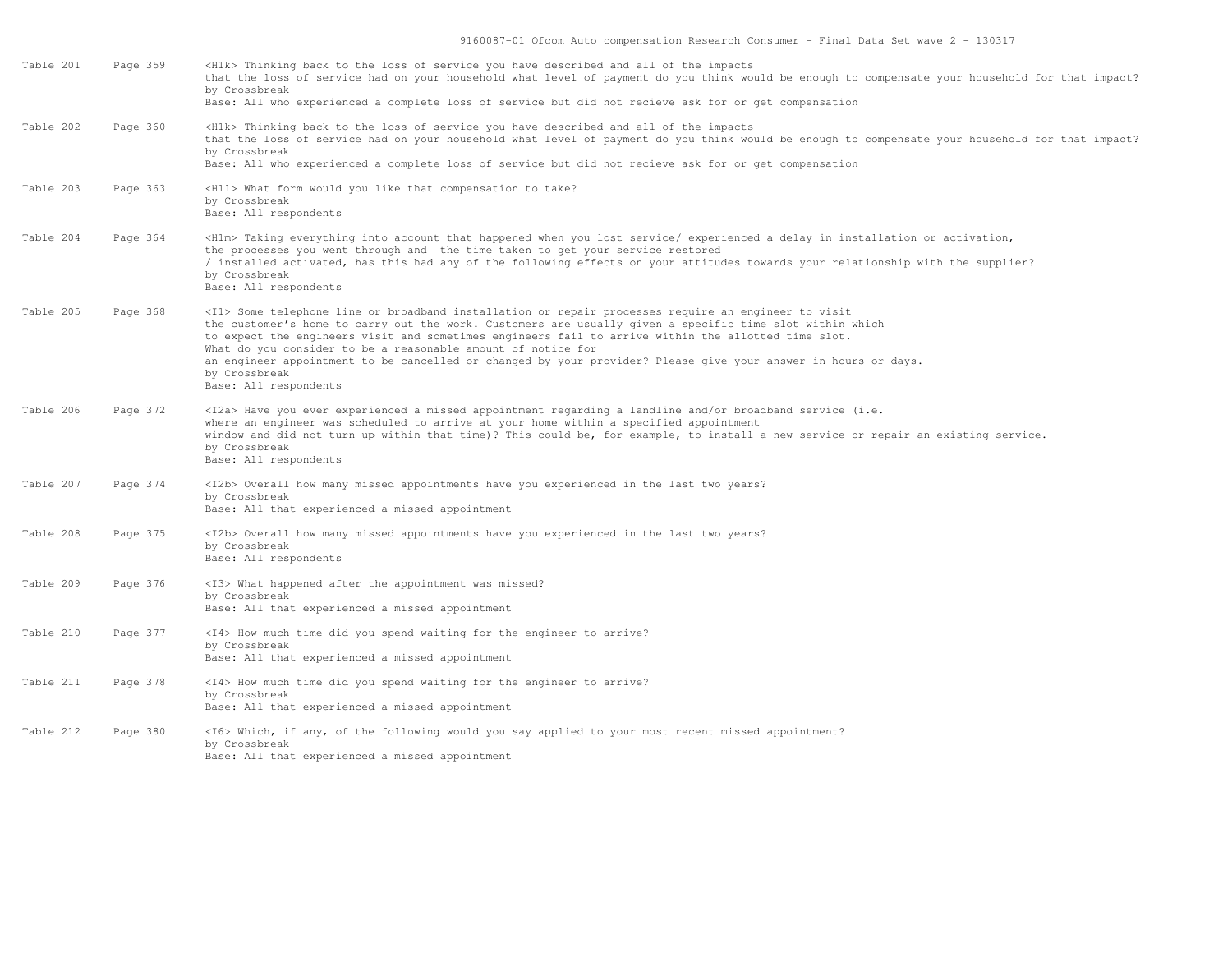| Table 213 | Page 381 | <i7> Which of the following actions did you or other people in your household take to rearrange the appointment that had been missed?<br/>by Crossbreak<br/>Base: All that experienced a missed appointment</i7>                                                                                                                                                                                                           |
|-----------|----------|----------------------------------------------------------------------------------------------------------------------------------------------------------------------------------------------------------------------------------------------------------------------------------------------------------------------------------------------------------------------------------------------------------------------------|
| Table 214 | Page 382 | <i9a> How did you contact your provider?<br/>by Crossbreak<br/>Base: All that contacted the provider</i9a>                                                                                                                                                                                                                                                                                                                 |
| Table 215 | Page 383 | <i9b> How many times did you contact your provider?<br/>by Crossbreak<br/>Base: All that contacted the provider</i9b>                                                                                                                                                                                                                                                                                                      |
| Table 216 | Page 384 | <ill> How much of an impact did this loss of working hours have<br/>on your household Please use a scale of 0 to 5 where 0 denotes "No impact at all" and 5 denotes "Very great impact".<br/>by Crossbreak<br/>Base: All that experienced a missed appointment</ill>                                                                                                                                                       |
| Table 217 | Page 385 | <i5> Thinking back to when you experienced a missed appointment, how much of an impact did this have on you and your household?<br/>by Crossbreak<br/>Base: All that experienced a missed appointment</i5>                                                                                                                                                                                                                 |
| Table 218 | Page 386 | <i12a> Did you receive any compensation from your provider for this missed appointment?<br/>by Crossbreak<br/>Base: All that experienced a missed appointment</i12a>                                                                                                                                                                                                                                                       |
| Table 219 | Page 387 | <il2bi> Did you ask for compensation in regards to the missed appointment?<br/>We are referring to you proactively asking for compensation rather than simply notifying your provider of the missed appointment.<br/>by Crossbreak<br/>Base: All that did not recieve compensation for the missed appointment</il2bi>                                                                                                      |
| Table 220 | Page 388 | <i12c> Why did you not ask for compensation?<br/>by Crossbreak<br/>Base: All that did not ask for compensation</i12c>                                                                                                                                                                                                                                                                                                      |
| Table 221 | Page 389 | <il3a> I'd like you to imagine a situation where you had been given an appointment time by your supplier for an engineer to visit your home to install,<br/>repair or upgrade one of your services and the engineer did<br/>not turn up at all. Would you expect to be compensated for this missed appointment? and if so, how much?<br/>by Crossbreak<br/>Base: All that have not experienced a missed appointment</il3a> |
| Table 222 | Page 393 | <il3a> I'd like you to imagine a situation where you had been given an appointment time by your supplier for an engineer to visit your home to install,<br/>repair or upgrade one of your services and the engineer did<br/>not turn up at all. Would you expect to be compensated for this missed appointment? and if so, how much?<br/>by Crossbreak<br/>Base: All that have not experienced a missed appointment</il3a> |
| Table 223 | Page 401 | <i13b> Why would you not expect to receive any compensation for the missed appointment?<br/>by Crossbreak<br/>Base: All that that would not expect to receive any compensation</i13b>                                                                                                                                                                                                                                      |
| Table 224 | Page 405 | <il3c> What form would you expect that compensation to take?<br/>by Crossbreak<br/>Base: All that provided an amount of compensation</il3c>                                                                                                                                                                                                                                                                                |
| Table 225 | Page 407 | <d1> Is your home?<br/>by Crossbreak<br/>Base: All respondents</d1>                                                                                                                                                                                                                                                                                                                                                        |
|           |          |                                                                                                                                                                                                                                                                                                                                                                                                                            |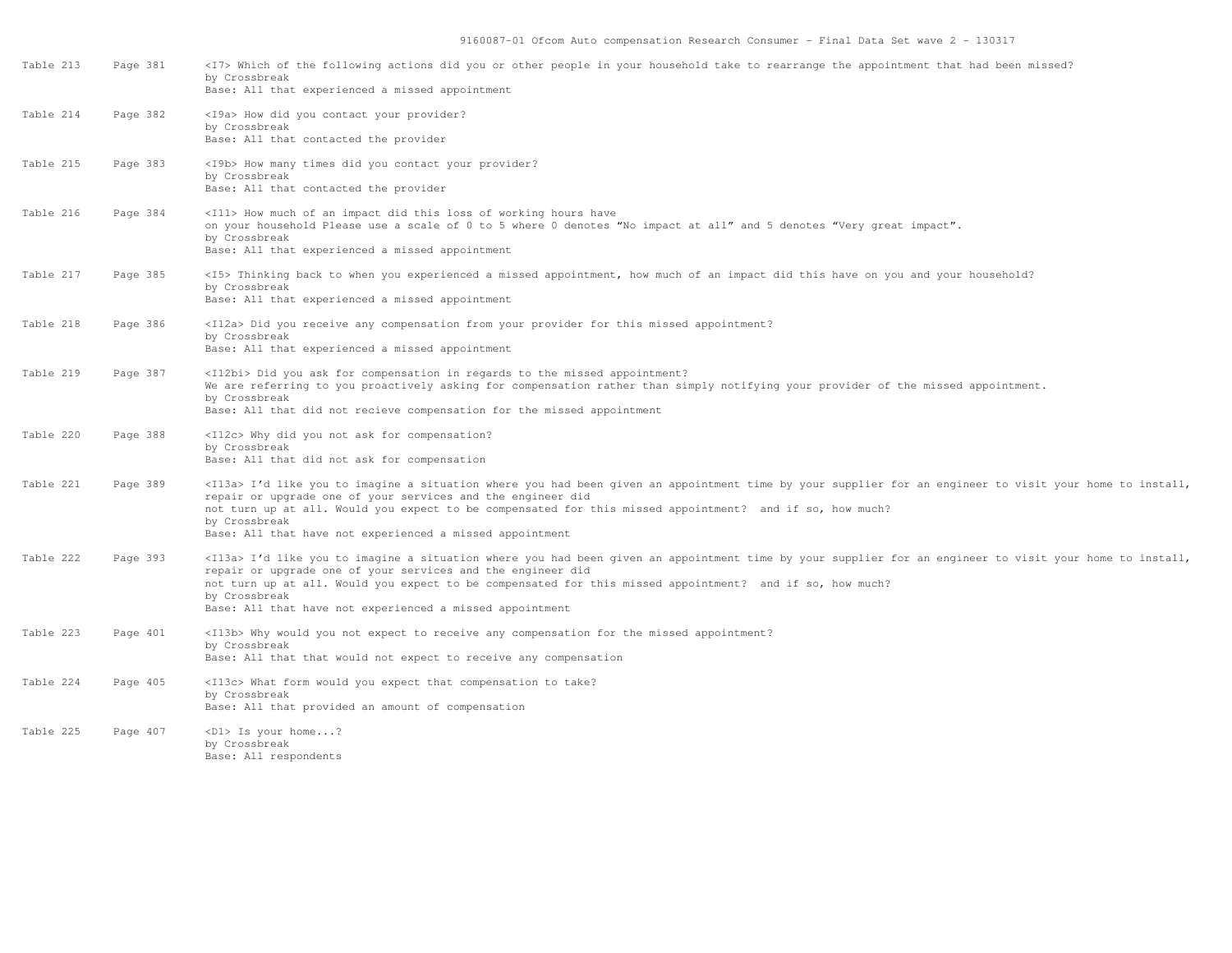| Table 226 | Page 409 | <d2> How many adults (aged 16+) live in your household?<br/>by Crossbreak<br/>Base: All respondents</d2>                                                                                                                                                                                                                                                                  |
|-----------|----------|---------------------------------------------------------------------------------------------------------------------------------------------------------------------------------------------------------------------------------------------------------------------------------------------------------------------------------------------------------------------------|
| Table 227 | Page 411 | <d3> And how many children? (under 16)?<br/>by Crossbreak<br/>Base: All respondents</d3>                                                                                                                                                                                                                                                                                  |
| Table 228 | Page 413 | <f6> Overall, how satisfied or dissatisfied were you with the<br/>length of time it took your provider to resolve your loss of service for your {LOSCLASS}, using the following scale?<br/>by <f5> How long did it take for your service to be restored after you first notified your provider of the issue?<br/>Base: All that reported the fault</f5></f6>              |
| Table 229 | Page 414 | <f6> Overall, how satisfied or dissatisfied were you with the<br/>length of time it took your provider to resolve your loss of service for your {LOSCLASS}, using the following scale?<br/>by <f5> How long did it take for your service to be restored after you first notified your provider of the issue?<br/>Base: All respondents</f5></f6>                          |
| Table 230 | Page 415 | Compensation Summary Table<br>by LOSS OF SERVICE CLASSIFICATION 2<br>Base: All that experienced a loss of service or delay provisioning                                                                                                                                                                                                                                   |
| Table 231 | Page 416 | Compensation Summary Table<br>by Crossbreak<br>Base: All that experienced a loss of service or delay provisioning                                                                                                                                                                                                                                                         |
| Table 232 | Page 418 | Missed Appointment Compensation<br>by Crossbreak<br>Base: All that experienced a missed appointment                                                                                                                                                                                                                                                                       |
| Table 233 | Page 419 | <f2c> How long after you lost service / expected your service to be installed / upgraded did you contact the provider to let them know?<br/>by Crossbreak<br/>Base: All respondents</f2c>                                                                                                                                                                                 |
| Table 234 | Page 421 | <f5> How long did it take for your service to be restored after you first notified your provider of the issue?<br/>by Crossbreak<br/>Base: All respondents</f5>                                                                                                                                                                                                           |
| Table 235 | Page 424 | Compensation Summary Table<br>by LOSS OF SERVICE CLASSIFICATION 2<br>Base: All respondents                                                                                                                                                                                                                                                                                |
| Table 236 | Page 425 | <f6> Overall, how satisfied or dissatisfied were you with the<br/>length of time it took your provider to resolve your loss of service for your {LOSCLASS}, using the following scale?<br/>by <f5> How long did it take for your service to be restored after you first notified your provider of the issue?<br/>Base: Loss of Service</f5></f6>                          |
| Table 237 | Page 426 | <f9> Did any of the following apply to your most recent loss of landline OR delay in installation / upgrade?<br/>by Crossbreak<br/>Base: All that had a negative impact - Any service</f9>                                                                                                                                                                                |
| Table 238 | Page 428 | <f9> Did any of the following apply to your most recent loss of landline OR delay in installation / upgrade?<br/>by Crossbreak<br/>Base: All that had a negative impact - Any Broadband</f9>                                                                                                                                                                              |
| Table 239 | Page 430 | <h1k> Thinking back to the loss of service you have described and all of the impacts<br/>that the loss of service had on your household what level of payment do you think would be enough to compensate your household for that impact?<br/>by Crossbreak<br/>Base: All who experienced a complete loss of service but did not recieve ask for or get compensation</h1k> |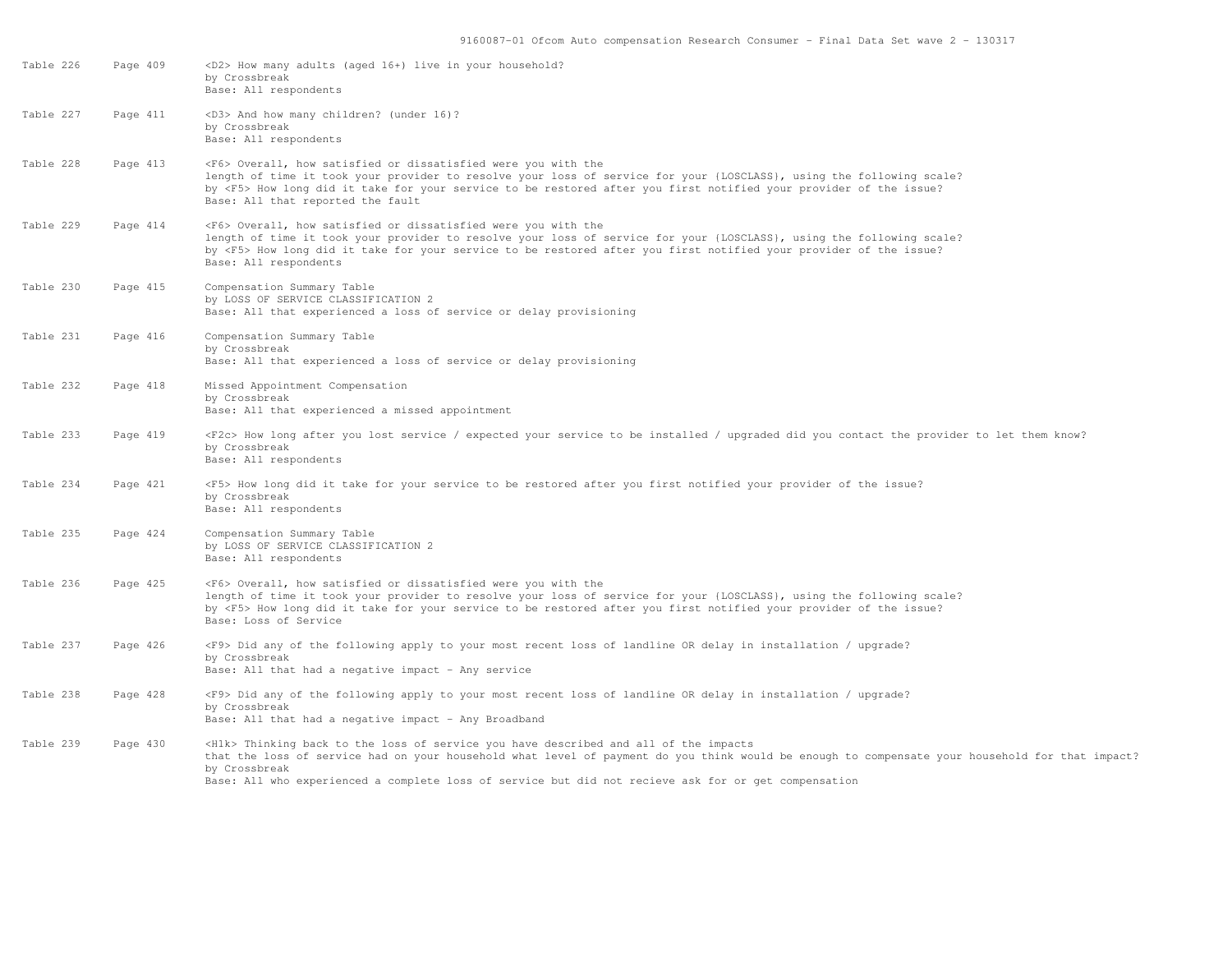9160087-01 Ofcom Auto compensation Research Consumer - Final Data Set wave 2 - 130317

| Table 240 | Page 431 | <h1k> Thinking back to the loss of service you have described and all of the impacts</h1k>                                                                                                                                     |
|-----------|----------|--------------------------------------------------------------------------------------------------------------------------------------------------------------------------------------------------------------------------------|
|           |          | that the loss of service had on your household what level of payment do you think would be enough to compensate your household for that impact?<br>by Crossbreak                                                               |
|           |          | Base: All who experienced a complete loss of service but did not recieve ask for or get compensation                                                                                                                           |
| Table 241 | Page 434 | <h1k> Thinking back to the loss of service you have described and all of the impacts</h1k>                                                                                                                                     |
|           |          | that the loss of service had on your household what level of payment do you think would be enough to compensate your household for that impact?                                                                                |
|           |          | by Crossbreak                                                                                                                                                                                                                  |
|           |          | Base: All who experienced a complete loss of service but did not recieve ask for or get compensation - Excluding Zero                                                                                                          |
| Table 242 | Page 435 | <h1k> Thinking back to the loss of service you have described and all of the impacts</h1k>                                                                                                                                     |
|           |          | that the loss of service had on your household what level of payment do you think would be enough to compensate your household for that impact?                                                                                |
|           |          | by Crossbreak<br>Base: All who experienced a complete loss of service but did not recieve ask for or get compensation - Excluding Zero                                                                                         |
|           |          |                                                                                                                                                                                                                                |
| Table 243 | Page 437 | <h1k> Thinking back to the loss of service you have described and all of the impacts</h1k>                                                                                                                                     |
|           |          | that the loss of service had on your household what level of payment do you think would be enough to compensate your household for that impact?                                                                                |
|           |          | by Crossbreak<br>Base: All who experienced a complete loss of service but did not recieve ask for or get compensation - Excluding Zero - Any landline                                                                          |
|           |          |                                                                                                                                                                                                                                |
| Table 244 | Page 438 | <h1k> Thinking back to the loss of service you have described and all of the impacts</h1k>                                                                                                                                     |
|           |          | that the loss of service had on your household what level of payment do you think would be enough to compensate your household for that impact?<br>by Crossbreak                                                               |
|           |          | Base: All who experienced a complete loss of service but did not recieve ask for or get compensation - Excluding Zero - Any landline                                                                                           |
|           |          |                                                                                                                                                                                                                                |
| Table 245 | Page 442 | <il3a> I'd like you to imagine a situation where you had been given an appointment time by your supplier for an engineer to visit your home to install,<br/>repair or upgrade one of your services and the engineer did</il3a> |
|           |          | not turn up at all. Would you expect to be compensated for this missed appointment? and if so, how much?                                                                                                                       |
|           |          | by Crossbreak                                                                                                                                                                                                                  |
|           |          | Base: All that have not experienced a missed appointment                                                                                                                                                                       |
| Table 246 | Page 446 | <il3a> I'd like you to imagine a situation where you had been given an appointment time by your supplier for an engineer to visit your home to install,</il3a>                                                                 |
|           |          | repair or upgrade one of your services and the engineer did                                                                                                                                                                    |
|           |          | not turn up at all. Would you expect to be compensated for this missed appointment? and if so, how much?<br>by Crossbreak                                                                                                      |
|           |          | Base: All that have not experienced a missed appointment                                                                                                                                                                       |
|           |          |                                                                                                                                                                                                                                |
| Table 247 | Page 454 | <il3a> I'd like you to imagine a situation where you had been given an appointment time by your supplier for an engineer to visit your home to install,</il3a>                                                                 |
|           |          | repair or upgrade one of your services and the engineer did<br>not turn up at all. Would you expect to be compensated for this missed appointment? and if so, how much?                                                        |
|           |          | by Crossbreak                                                                                                                                                                                                                  |
|           |          | Base: All that have not experienced a missed appointment - Excluding Zero                                                                                                                                                      |
| Table 248 | Page 458 | <il3a> I'd like you to imagine a situation where you had been given an appointment time by your supplier for an engineer to visit your home to install,</il3a>                                                                 |
|           |          | repair or upgrade one of your services and the engineer did                                                                                                                                                                    |
|           |          | not turn up at all. Would you expect to be compensated for this missed appointment? and if so, how much?                                                                                                                       |
|           |          | by Crossbreak<br>Base: All that have not experienced a missed appointment - Excluding Zero                                                                                                                                     |
|           |          |                                                                                                                                                                                                                                |
| Table 249 | Page 466 | <f8b> How much time did you and other people in your household spend trying to get your {LOSCLASS} service(s)</f8b>                                                                                                            |
|           |          | fixed / activated or upgraded? Please think about all the things that you and others in your household<br>spent time on to resolve the loss (e.g. time spent on the phone with your                                            |
|           |          | provider or time spent trying to fix the problem yourselves). It should not include the time spent waiting for an engineer visit(s).                                                                                           |
|           |          | by Crossbreak                                                                                                                                                                                                                  |
|           |          | Base: All that took time to resolve - Any service - Number of days                                                                                                                                                             |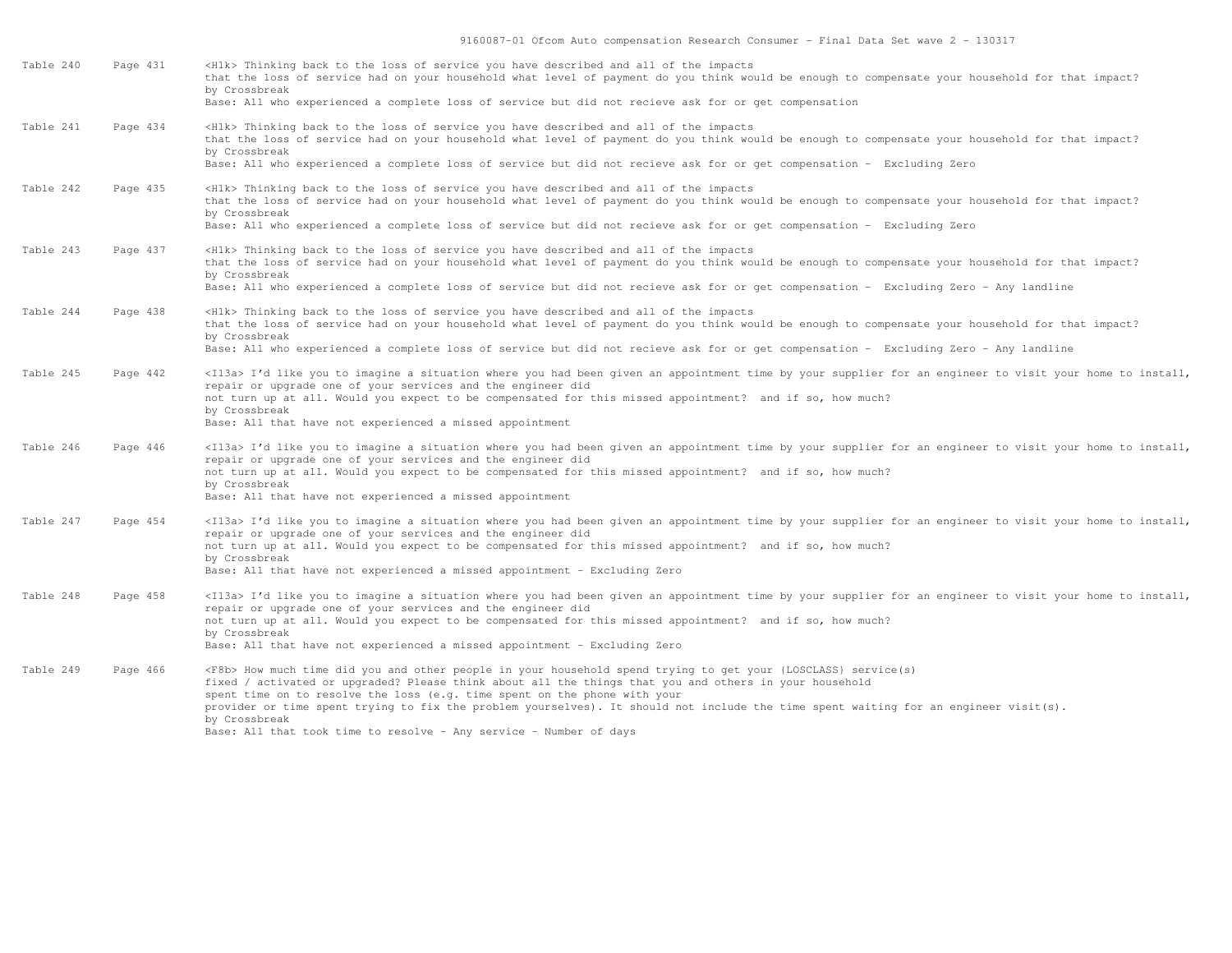| Table 250 | Page 468 | <f8b> How much time did you and other people in your household spend trying to get your {LOSCLASS} service(s)<br/>fixed / activated or upgraded? Please think about all the things that you and others in your household<br/>spent time on to resolve the loss (e.g. time spent on the phone with your<br/>provider or time spent trying to fix the problem yourselves). It should not include the time spent waiting for an engineer visit(s).<br/>by Crossbreak<br/>Base: All that took time to resolve - Any service - Less than one day</f8b> |
|-----------|----------|---------------------------------------------------------------------------------------------------------------------------------------------------------------------------------------------------------------------------------------------------------------------------------------------------------------------------------------------------------------------------------------------------------------------------------------------------------------------------------------------------------------------------------------------------|
| Table 251 | Page 469 | <h1k> Thinking back to the loss of service you have described and all of the impacts<br/>that the loss of service had on your household what level of payment do you think would be enough to compensate your household for that impact?<br/>by Crossbreak<br/>Base: All who experienced a complete loss of service but did not recieve ask for or get compensation</h1k>                                                                                                                                                                         |
| Table 252 | Page 471 | <i4> How much time did you spend waiting for the engineer to arrive?<br/>by Crossbreak<br/>Base: All that experienced a missed appointment</i4>                                                                                                                                                                                                                                                                                                                                                                                                   |
| Table 253 | Page 472 | <i4> How much time did you spend waiting for the engineer to arrive?<br/>by Crossbreak<br/>Base: All that experienced a missed appointment</i4>                                                                                                                                                                                                                                                                                                                                                                                                   |
| Table 254 | Page 474 | <i4> How much time did you spend waiting for the engineer to arrive?<br/>by Crossbreak<br/>Base: All that experienced a missed appointment - Less than 1 day</i4>                                                                                                                                                                                                                                                                                                                                                                                 |
| Table 255 | Page 475 | <i4> How much time did you spend waiting for the engineer to arrive?<br/>by Crossbreak<br/>Base: All that experienced a missed appointment - Less than 1 day</i4>                                                                                                                                                                                                                                                                                                                                                                                 |
| Table 256 | Page 476 | <i8> How much time did you and other people in your household spend trying to get another<br/>appointment? (e.g. time spent on the phone with your provider). It should not include the time spent while waiting for the original missed appointment.<br/>by Crossbreak<br/>Base: All that experienced a missed appointment</i8>                                                                                                                                                                                                                  |
| Table 257 | Page 477 | <i8> How much time did you and other people in your household spend trying to get another<br/>appointment? (e.g. time spent on the phone with your provider). It should not include the time spent while waiting for the original missed appointment.<br/>by Crossbreak<br/>Base: All that experienced a missed appointment</i8>                                                                                                                                                                                                                  |
| Table 258 | Page 479 | <i8> How much time did you and other people in your household spend trying to get another<br/>appointment? (e.g. time spent on the phone with your provider). It should not include the time spent while waiting for the original missed appointment.<br/>by Crossbreak<br/>Base: All that experienced a missed appointment - Less than 8 hrs</i8>                                                                                                                                                                                                |
| Table 259 | Page 480 | <i8> How much time did you and other people in your household spend trying to get another<br/>appointment? (e.g. time spent on the phone with your provider). It should not include the time spent while waiting for the original missed appointment.<br/>by Crossbreak<br/>Base: All that experienced a missed appointment - Less than 8 hrs</i8>                                                                                                                                                                                                |
| Table 260 | Page 481 | <h1k> Thinking back to the loss of service you have described and all of the impacts<br/>that the loss of service had on your household what level of payment do you think would be enough to compensate your household for that impact?<br/>by Crossbreak<br/>Base: All who experienced a complete loss of service but did not recieve ask for or get compensation</h1k>                                                                                                                                                                         |
| Table 261 | Page 483 | <h1k> Thinking back to the loss of service you have described and all of the impacts<br/>that the loss of service had on your household what level of payment do you think would be enough to compensate your household for that impact?<br/>by Crossbreak<br/>Base: All who experienced a complete loss of service but did not recieve ask for or get compensation</h1k>                                                                                                                                                                         |